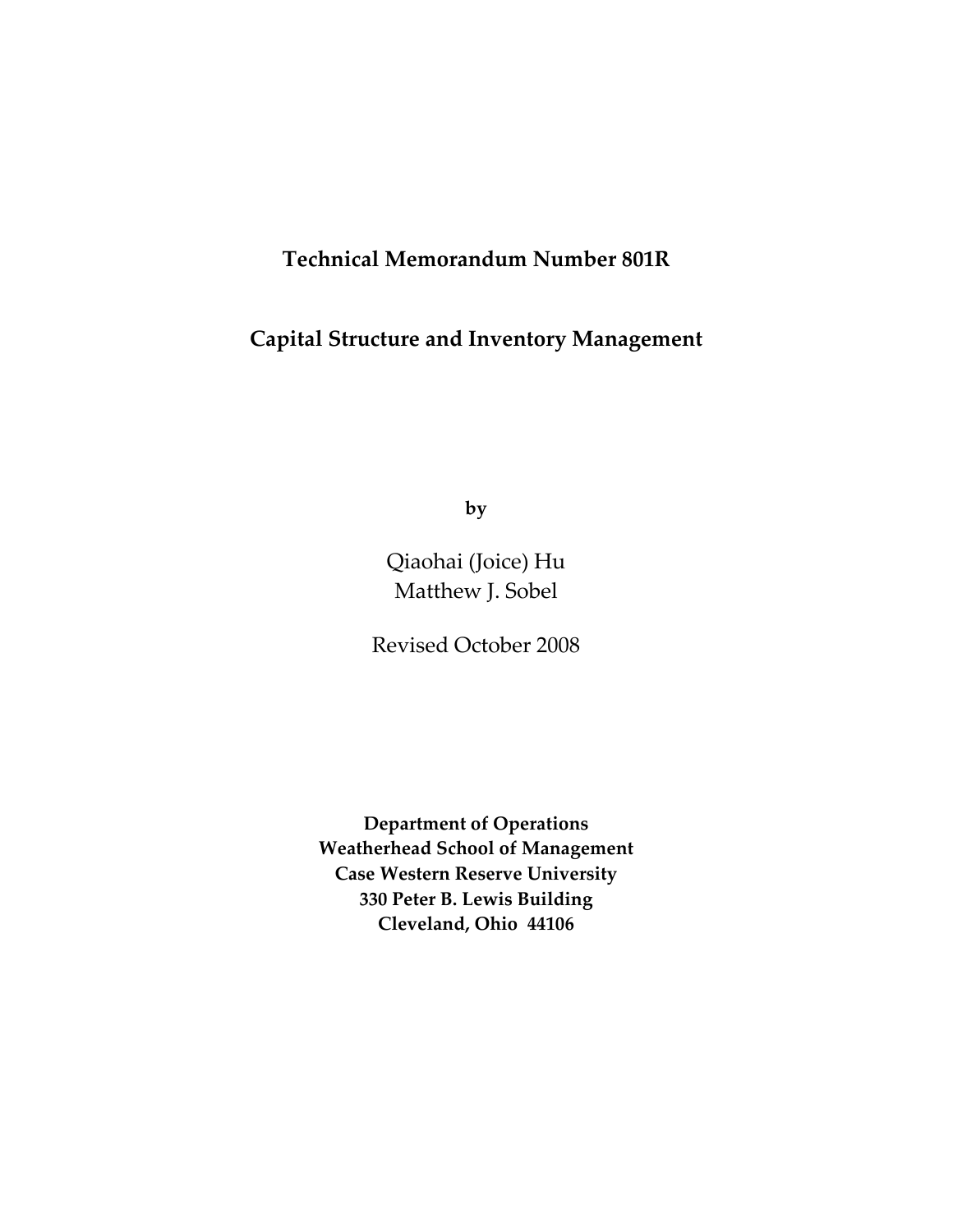# Capital Structure and Inventory Management<sup>∗</sup>

Qiaohai (Joice)  $\text{Hu}^{\dagger}$  Matthew J. Sobel<sup>‡</sup>

### Abstract

We examine the impact of a firm's capital structure on its short-term decisions concerning inventories, dividends, and liquidity. The model is a single-stage inventory system with the criterion of maximizing the value of the firm, namely the expected present value of dividends. In a linear-cost case, the model is a dynamic newsvendor, and there is an optimal base-stock inventory policy which does not depend on the firm's capital structure. However, the optimal dividend and liquidity policy depends on the inventory decisions. Without making linearity assumptions, the optimal capital structure depends on all parameters. However, sufficient conditions for the optimum to be all-debt or all-equity depend only on financial parameters. We also show that a base-stock policy, optimal or not, has the "smoothing effect" that the variance of dividends is less than the variance of profits.

<sup>∗</sup>August 2005. Revised August 2006

<sup>†</sup>Department of Operations Management, Purdue University, 403 W. State St., West Lafayette, IN 47907- 2056. hu23@purdue.edu

<sup>‡</sup>Department of Operations, Case Weatherhead School of Management, 10900 Euclid Ave., Cleveland, OH 44106-7235. Matthew.Sobel@case.edu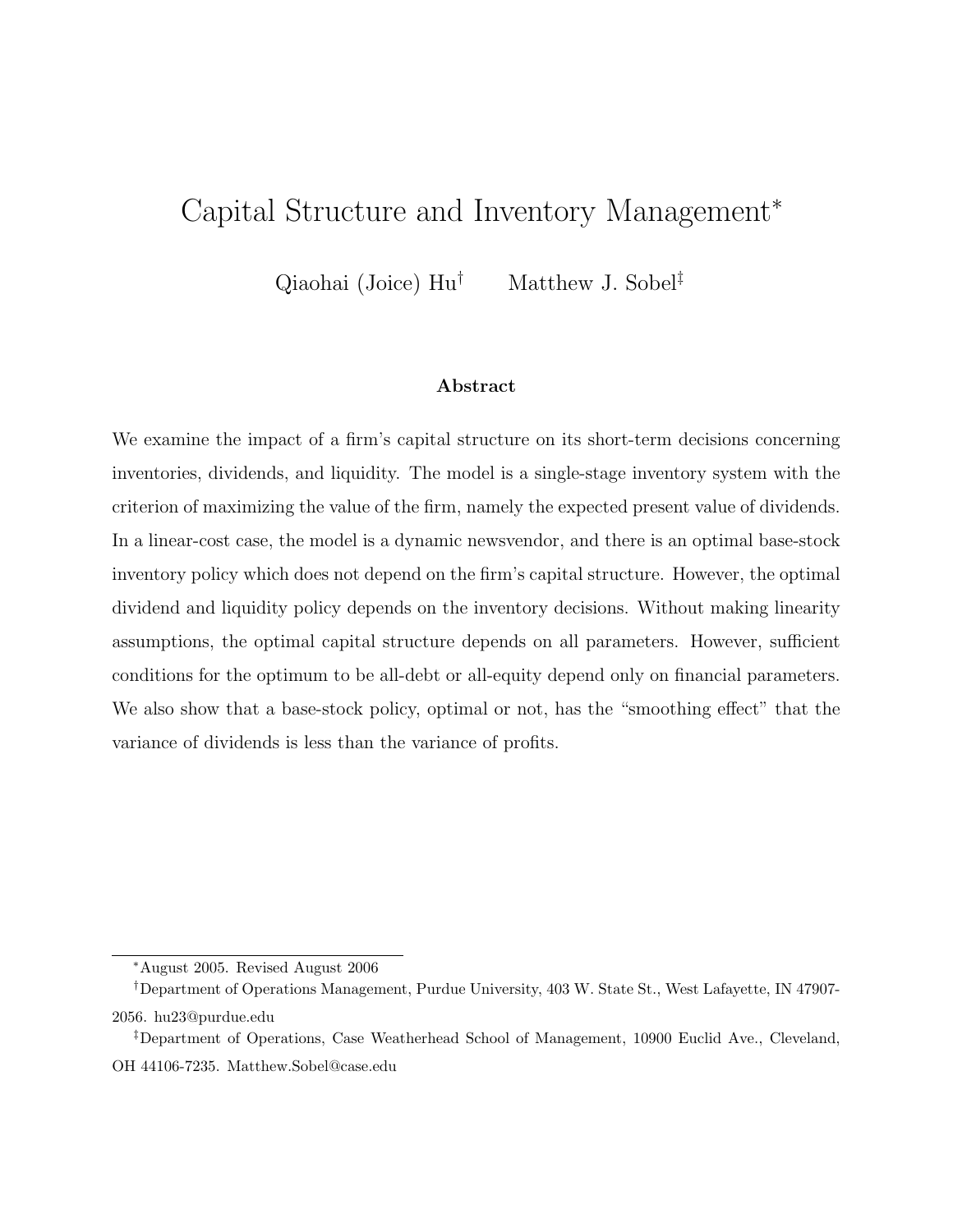### 1 Operations and Capital Structure

Many firms now have enterprise-wide information systems, so it is technically feasible to coordinate decisions in separate functions. Feasibility raises several questions. First, are the incremental benefits of multi-function coordination sufficiently greater than the costs of coordination? Second, how would a firm behave if it were coordinating several functions? Third, how would customers and markets (and society at large) be affected by coordination? Here, we provide some answers to the second question for the functions of operations and finance. Also, illustrative calculations suggest that the benefits of coordination can be substantial.

For more than 40 years it has been known (Miller and Modigliani (1961)) that a firm's capital structure does not not affect its market value if the firm operates in capital markets that are perfect and complete. This fact is a rationale to separate production decisions from financial decisions. However, many firms are capital constrained, and this is particularly true if they are young and entrepreneurial. Such firms do not operate in perfect complete capital markets, and they may benefit from a coordinated production and financial policy. What are good coordinated policies? This paper examines (i) the normative impacts of a firm's capital structure on its inventory, dividend, and short-term borrowing decisions, (ii) the interactions among these decisions, and (iii) the implications for capital structure considering taxes and bankruptcy costs.

The corporate tax advantage of debt can be nullified by direct and indirect bankruptcy costs and the risk of bankruptcy. Direct costs include legal and administrative costs of liquidation or reorganization and indirect costs include damaged relationships with customers and suppliers, and "fire sale" liquidation of the firm's assets below their market value. The consequent research literature on optimal capital structure either trades off tax advantages versus bankruptcy (Kraus and Litzenberger (1973), J.H. Scott (1977), Brennan and Schwartz (1978), Kim (1978), Turnbull (1979), and DeAngelo and Masulis (1980)) or employs an agency theory framework (Myers (1977), Smith and Warner (1979)). We use the former framework and ignore agency issues.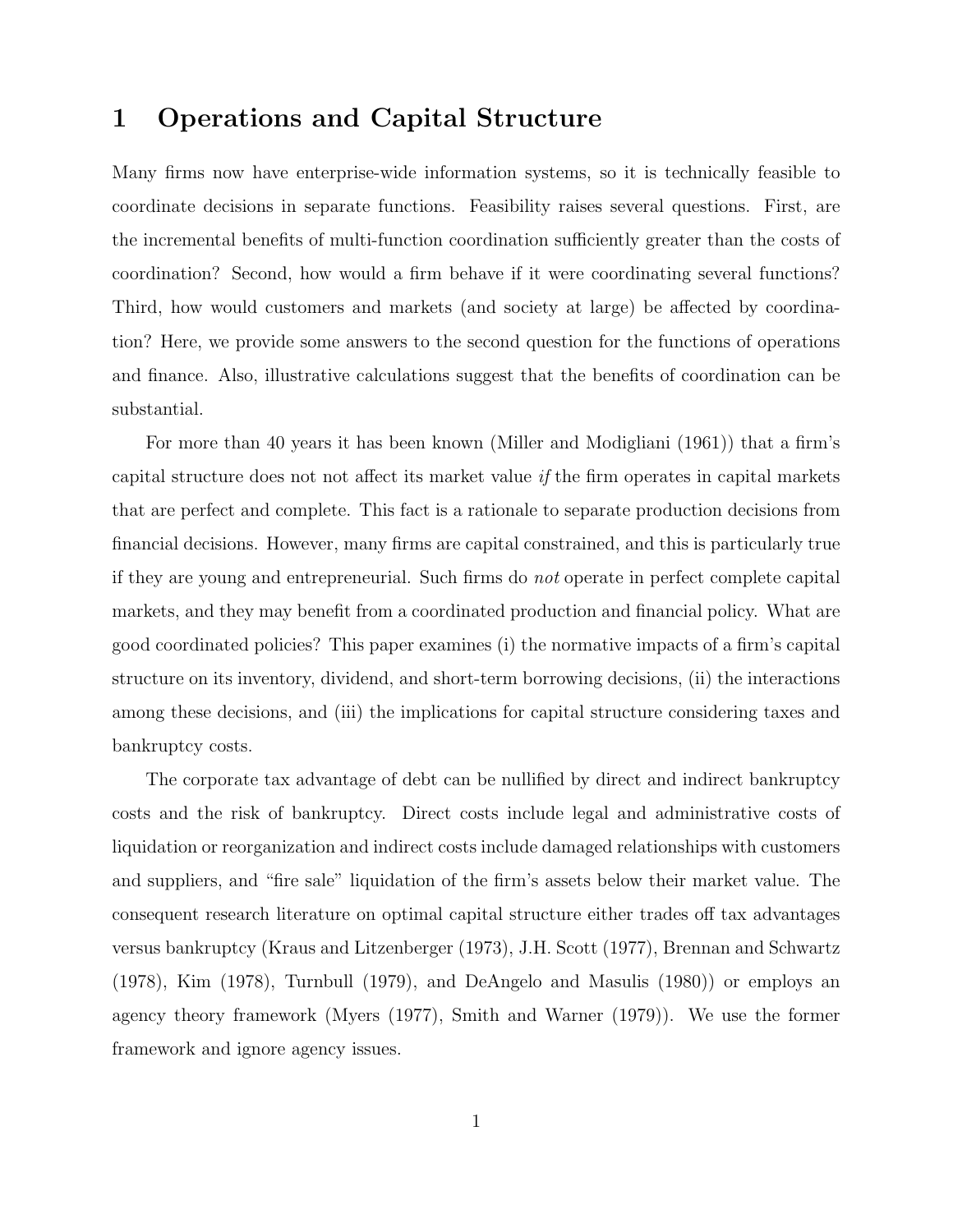If a firm operates in factor and product markets with uncertainties, then it risks being unable to meet its obligations to government (taxes) and private creditors (employees, suppliers, bond-holders, and banks). A higher debt-equity ratio corresponds to larger liabilities (higher coupon payments) thus a higher risk of bankruptcy. How should a firm manage this risk? How should it adjust its short-term financial decisions such as dividends and short-term borrowing? How should it adjust its production quantities? An empirical study (Phillips (1995)) finds that output in certain industries is negatively associated with the average industry debt-equity ratio. However, we are not aware of theoretical work on this question.

Until a decade ago financial considerations were conspicuously absent in the extensive literature on models of inventory and production processes (Graves, Kan and Zipkin (1993)). However, recent research on the coordination of operational and financial decisions (Archibald, Thomas, Betts and Johnston (2002), Buzacott and Zhang (2004), Xu and Birge (2004b), Xu and Birge (2004c), Xu and Birge (2004a), Li, Shubik and Sobel (1997), Sobel and J.Zhang (2003), and Babich and Sobel (2004)) does not address the effects of a firm's capital structure on its operational decisions.

Our basic premise is that capital structure affects operational performance and risk. That is, different capital structures invite different operational decisions. Since financial performance depends on operational performance, a capital structure should be selected with an awareness of the induced operational consequences. Our primary contribution is a demonstration that the interaction of capital structure and operational performance is amenable to analysis. We pose general issues in a discrete-time infinite-horizon model of a firm which makes an initial strategic decision on the amount of bonds to issue, and this decision results in periodic coupon payments. The firm faces product market risks (stochastic demand) and financial risks (bankruptcy), and the objective is to maximize the firm's market value via periodic decisions on product replenishment, dividends, and short-term borrowing. The market value is the expected present value of the time stream of dividends.

We formulate the model in §2, and in §3 we examine the effect of capital structure on short-term inventory and financial decisions. §4 identifies the mixture of long-term debt and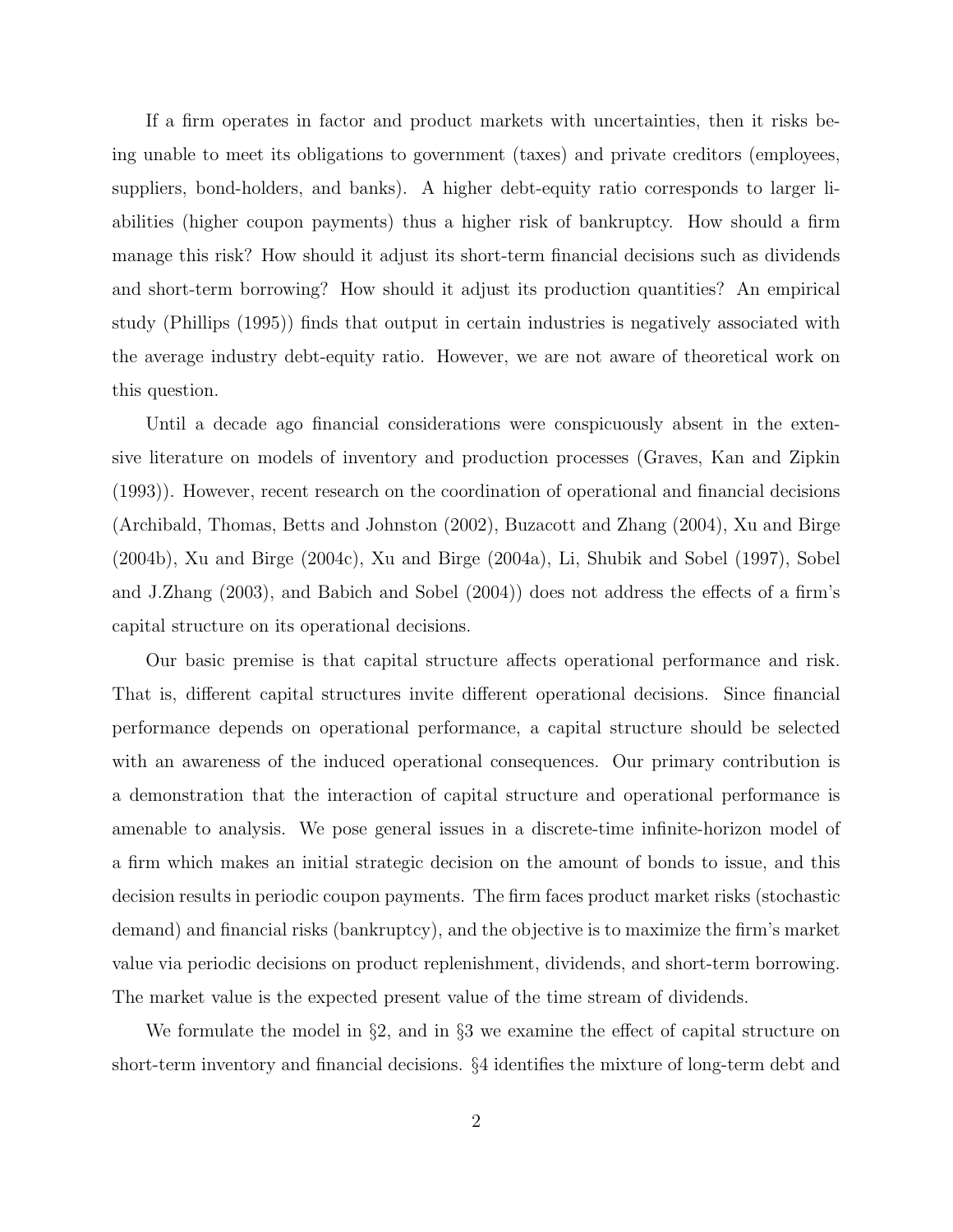equity which maximizes the value of the firm, and §5 contrasts the variances of dividends and profits. §6 briefly discusses the extent to which the results in earlier sections would be affected if the model encompassed multiple products or the treatment of bankruptcy were altered. §7 has concluding remarks.

A base-stock inventory replenishment policy has long been known to minimize a dynamic newsvendor's expected cost (Bellman, Glicksberg and Gross (1955)). A linearity assumption In §3 implies that a base-stock policy for inventory and residual retained earnings maximizes a firm's market value (Property 1). The optimal base-stock inventory level is invariant with respect to the amount of long-term debt, but the optimal level of residual retained earnings depends on the amount of long-term debt. The model with the linearity assumption can be viewed as a dynamic newsvendor who maximizes the firm's market value. Reverting to the general model in §4, we show that the use of a base-stock policy (optimal or not) implies that the optimal capital structure depends neither on short-term interest nor inventory replenishment cost (Property 2). Indeed, sufficient conditions for an optimal capital structure to be all-debt or all-equity depend only on financial parameters (Proposition 2). Continuing with the general model in §5, we show that a base-stock policy (optimal or not) causes the variance of dividends to be less than the variance of profits. (Proposition 3).

### 2 Model

We assume that the firm has initial levels of debt and equity and, thereafter, these levels remain constant. Let  $\eta$  be the amount of equity. Specifically, the bonds have an infinite maturity date and the proceeds are  $mQ$  which entails a periodic coupon payment of  $Q$ . Let  $w_n$   $(n = 1, 2, \dots)$  be the firm's internal capital at the beginning of period n, so  $w_1$  is the firm's initial working capital. In order to reflect the tax advantage attraction of debt-financing, let  $1 - \tau$  be the firm's marginal income tax rate.

At the beginning of each period n  $(n = 1, 2, \dots)$ , the firm knows  $w_n$  and the size of its physical goods inventory, denoted  $x_n$ , and makes three decisions:  $b_n$ , the amount of a shortterm loan;  $z_n$ , the physical goods replenishment quantity; and  $v_n$ , the amount of dividends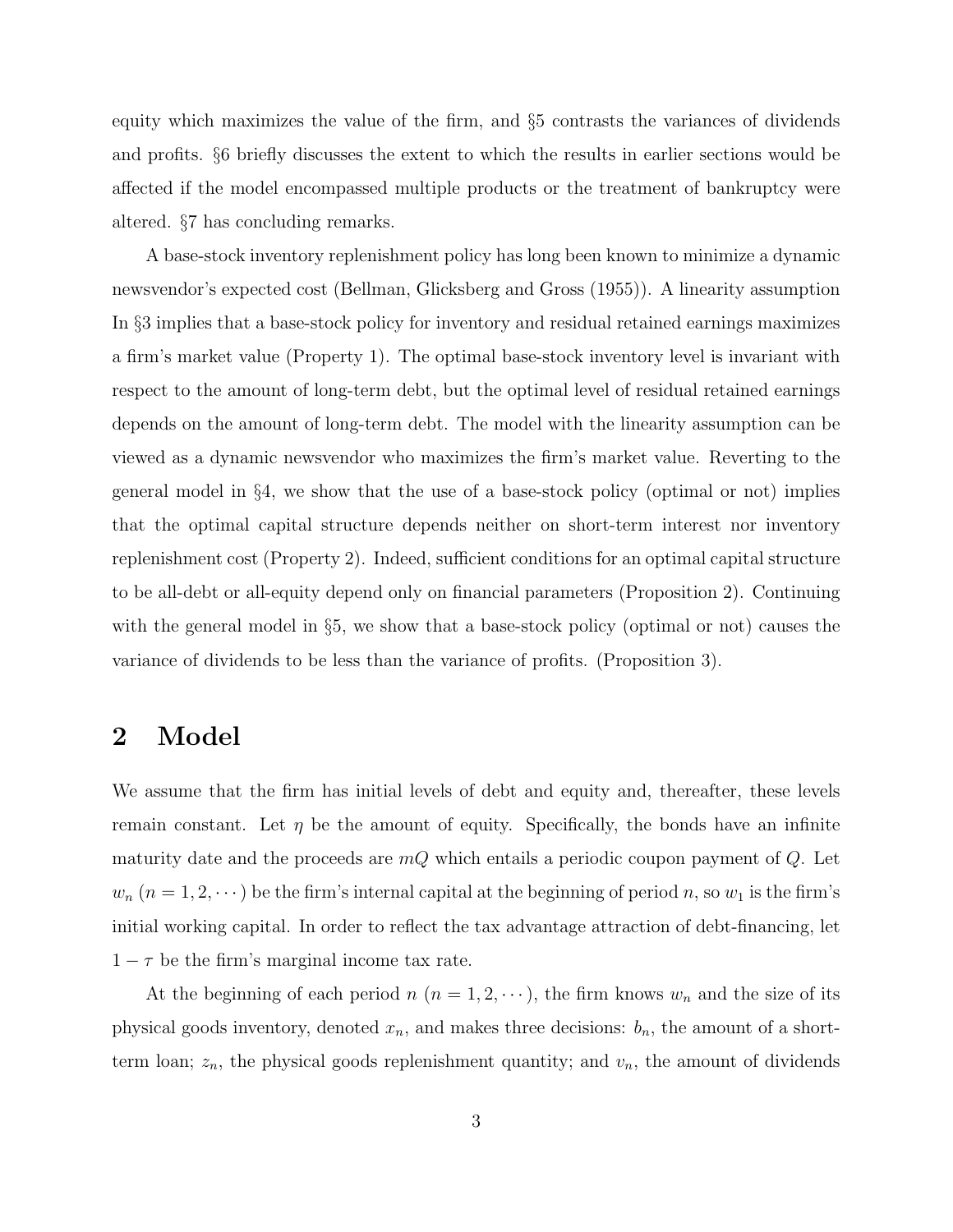to issue. The repayment of  $b_n$  is due at the end of period n. The constraints on the decision variables are  $b_n \geq 0$  and  $z_n \geq 0$ , but dividends are *not* constrained  $v_n \geq 0$  for the following reason. Capital subscriptions occur frequently in entrepreneurial firms and if  $v_n < 0$  we interpret  $|v_n|$  as a capital subscription. Later in the section we comment on the effects of imposing the constraint  $v_n \geq 0$ .

Although a broad array of inventory replenishment models would be consistent with the model, for specificity and simplicity we assume that ordered goods are provided by a singlestage source without delay, excess demand is backlogged, and successive periods' demands are independent and identically distributed nonnegative random variables  $D_1, D_2, \cdots$ . Let  $F(\cdot)$  denote the distribution function of  $D_1$  and let D be a random variable with distribution function  $F(\cdot)$ . The model can be generalized in numerous ways including positive lead times, excess demand being lost, a multi-stage source for the ordered goods, and autocorrelated demands. Under the stated assumptions,

$$
y_n = x_n + z_n \tag{1}
$$

is the total amount of goods available to satisfy demand in period n. The constraint  $z_n \geq 0$ corresponds to  $y_n \geq x_n$ .

We model the interest on the short-term loan  $b_n$  in period n as a random variable  $\lambda_n(b_n, y_n)$  whose distribution depends on the amount borrowed and on the total supply of goods. This representation can reflect the dependence of the interest rate on the firm's current risk of bankruptcy, and it includes borrowing limits contingent on the firm's current condition. We assume that  $\lambda_1(b, y), \lambda_2(b, y), \dots$  are independent and identically distributed random variables (for each pair  $(b, y)$  with  $b \ge 0$ ).

Bankruptcy laws span diverse consequences of insolvency and near-insolvency (Senbet and Seward (1995)). The model here embodies reorganization bankruptcy which refers to a costly restructuring and continuation of operations. The effects of wipeout bankruptcy, which refers to a permanent shut-down of operations, are briefly discussed in  $\S6$ . The firm is declared insolvent at the end of a period if it has insufficient funds to pay the bond coupon Q and repay the short-term loan (if one was made at the beginning of the period). Insolvency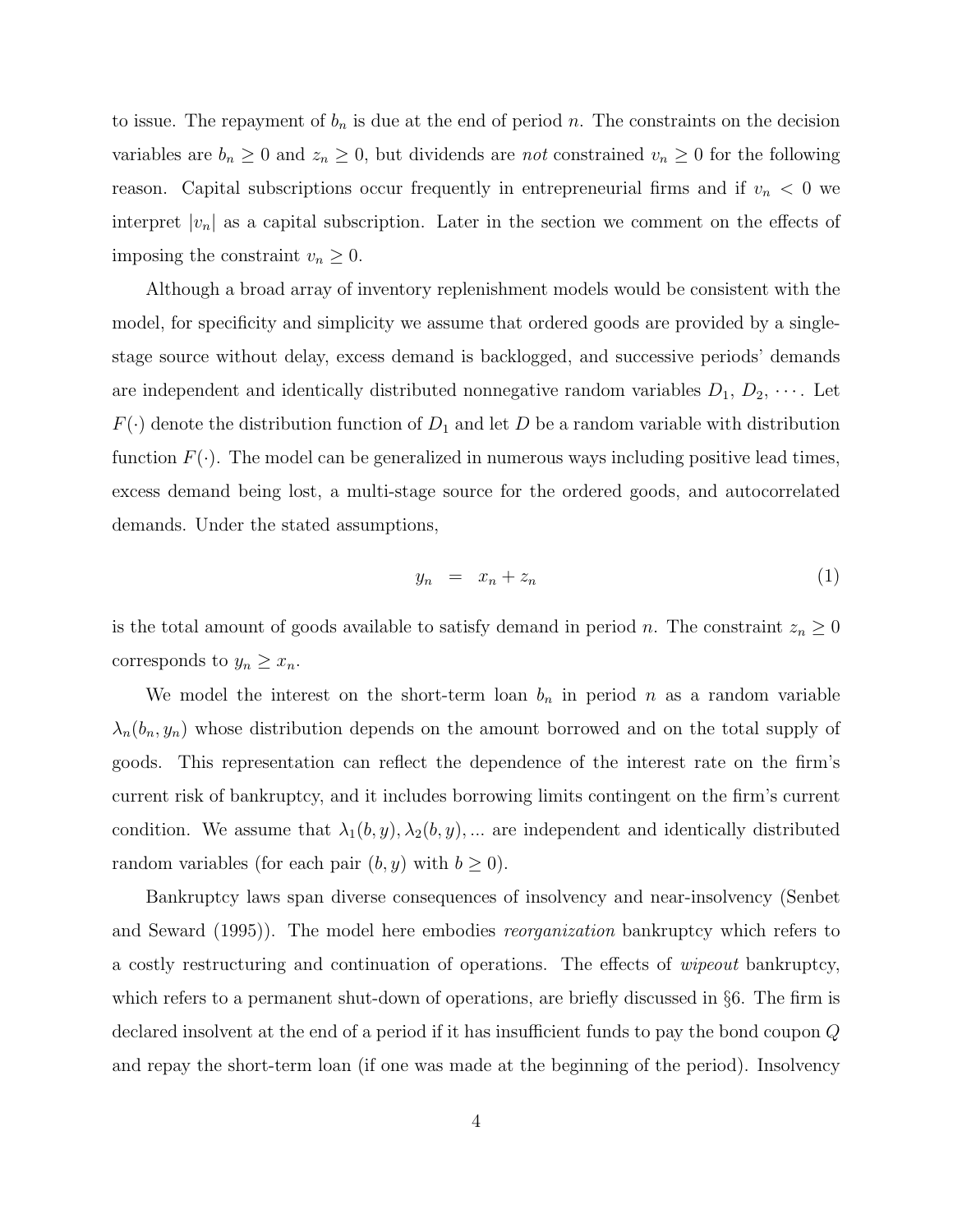at the end of period n leads to reorganization of the firm accompanied in period  $n + 1$  by the resumption of operations after payment of a bankruptcy penalty  $p(w_{n+1})$ . The costs of reorganization bankruptcy are both direct, such as fees paid to lawyers and accountants, and indirect, such as lost sales and damaged supplier and customer relationships.

We represent the sales revenue net of inventory costs in period n as a function  $g(y_n, D_n)$ of total supply and demand. Let  $L(z_n)$  be the cost incurred in period n to replenish the quantity  $z_n = y_n - x_n$ . We assume that the firm is subject to a liquidity constraint that obliges it to fund its expenditures early in the period:  $w_n + b_n \ge v_n + \tau [L(z_n) + \lambda_n(b_n, y_n) + p(w_n)].$ The left side is the sum of retained earnings and the short-term loan. The right side is the sum of dividends and, net of tax credits, inventory replenishment cost, short-term interest, and bankruptcy penalty.

It is convenient to define

$$
s_n = w_n - v_n - \tau [L(z_n) + \lambda_n(b_n, y_n) + p(w_n)] \tag{2}
$$

which is the residual internal capital after making expenditures early in the period. Therefore, the total working capital available in period n is  $w_n-v_n+b_n-\tau[\lambda_n(b_n, y_n)+p(w_n)]$ . This interpretation of (2) is consistent with accrual accounting. Thus, the liquidity constraint is

$$
b_n + s_n \ge 0 \tag{3}
$$

and other constraints on the decision variables are

$$
b_n \ge 0 \quad and \quad y_n \ge x_n \tag{4}
$$

We note that a limitation on short-term borrowing capacity can be represented either as an upper bound in (4) or as a prohibitively high interest charge in  $\lambda_n$ .

Under quite general conditions, it can be shown (as in Li et al. (1997)) that an optimal policy specifies  $b_n = (-s_n)^+$  in each period n, so  $b_n > 0$  implies  $s_n = -b_n$ . Therefore, the distribution of the interest random variable  $\lambda_n(b_n, y_n)$  depends on the residual internal capital.

We model the single-period discount factor in period n as a random variable  $\beta_n(s_n, y_n)$ whose distribution depends on the residual internal capital and the total supply of goods.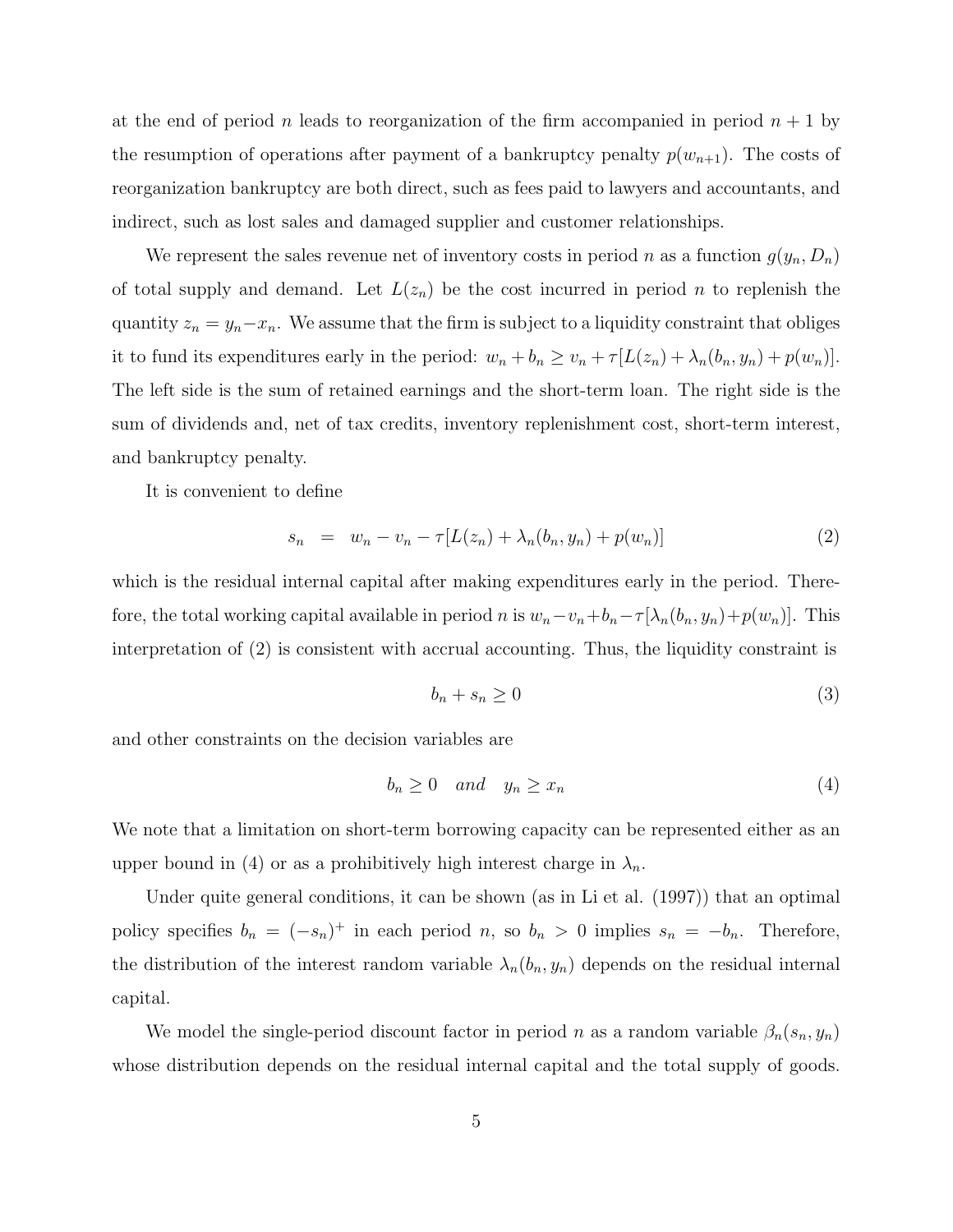That is, the firm's opportunity cost depends on its residual internal capital, its supply of goods, and phenomena beyond the firm's control. We assume that  $\beta_1(s, y), \beta_2(s, y), \dots$ are independent and identically distributed random variables (for each pair  $(s, y)$ ), and that  $(D_1, D_2, \ldots), (\lambda_1(b, y), \lambda_2(b, y), \ldots)$ , and  $(\beta_1(s, y), \beta_2(s, y), \ldots)$  are mutually independent sequences (for each  $(b, s, y)$  with  $b \ge 0$ ).

The dynamics reflect the backlogging of excess demand and the balancing of cash flows:

$$
x_{n+1} = y_n - D_n \tag{5}
$$

$$
w_{n+1} = s_n + \tau[g(y_n, D_n) - Q] \tag{6}
$$

The value of the firm is the maximal value of  $E(B)$  where the random variable B denotes the present value of dividends. Using (2), (5), and (6) (and the convention  $\Pi_1^0 \equiv 1$ ) yields

$$
B = \sum_{n=1}^{\infty} [\Pi_{j=1}^{n-1} \beta_j(s_j, y_j)] v_n
$$
  
= 
$$
\sum_{n=1}^{\infty} [\Pi_{j=1}^{n-1} \beta_j(s_j, y_j)] \{w_n - s_n - \tau [L(z_n) + \lambda_n(b_n, y_n) + p(w_n)]\}
$$
  
= 
$$
\sum_{n=1}^{\infty} \sigma_n^* \mathcal{K}_n(b_n, s_n, x_n, y_n; Q) + w_1 - p(w_1)
$$
 (7)

with the definitions

$$
\sigma_n^* = [\Pi_{j=1}^{n-1} \beta_j(s_j, y_j)]
$$
(8)  

$$
\mathcal{K}_n(b, s, x, y; Q) = -[1 - \beta_n(s, y)]s + \tau \beta_n(s, y)[g(y, D_n) - p\{s + \tau g(y, D_n) - \tau Q\} - Q]
$$

$$
- \tau [L(y - x) - \lambda_n(b, y)]
$$

where it is noteworthy that  $\mathcal{K}_n$  does not depend on  $w_n$ , and  $\mathcal{K}_1(b, s, x, y, Q)$ ,  $\mathcal{K}_2(b, s, x, y, Q)$ , ... are independent and identically distributed random variables (for each  $b, s, x, y$ , and  $Q$ ).

Therefore,

$$
E(B) = E\{\sum_{n=1}^{\infty} [\Pi_{j=1}^{n-1} \beta_j(s_j, y_j)] v_n\}
$$
  
= 
$$
E[\sum_{n=1}^{\infty} \sigma_n K(b_n, s_n, x_n, y_n; Q)] + w_1 - p(w_1)
$$
 (9)

with the definitions

$$
\sigma_n = E(\sigma_n^*) \qquad K(b, s, x, y, Q) = E[K_1(b, s, x, y, Q)] \qquad (10)
$$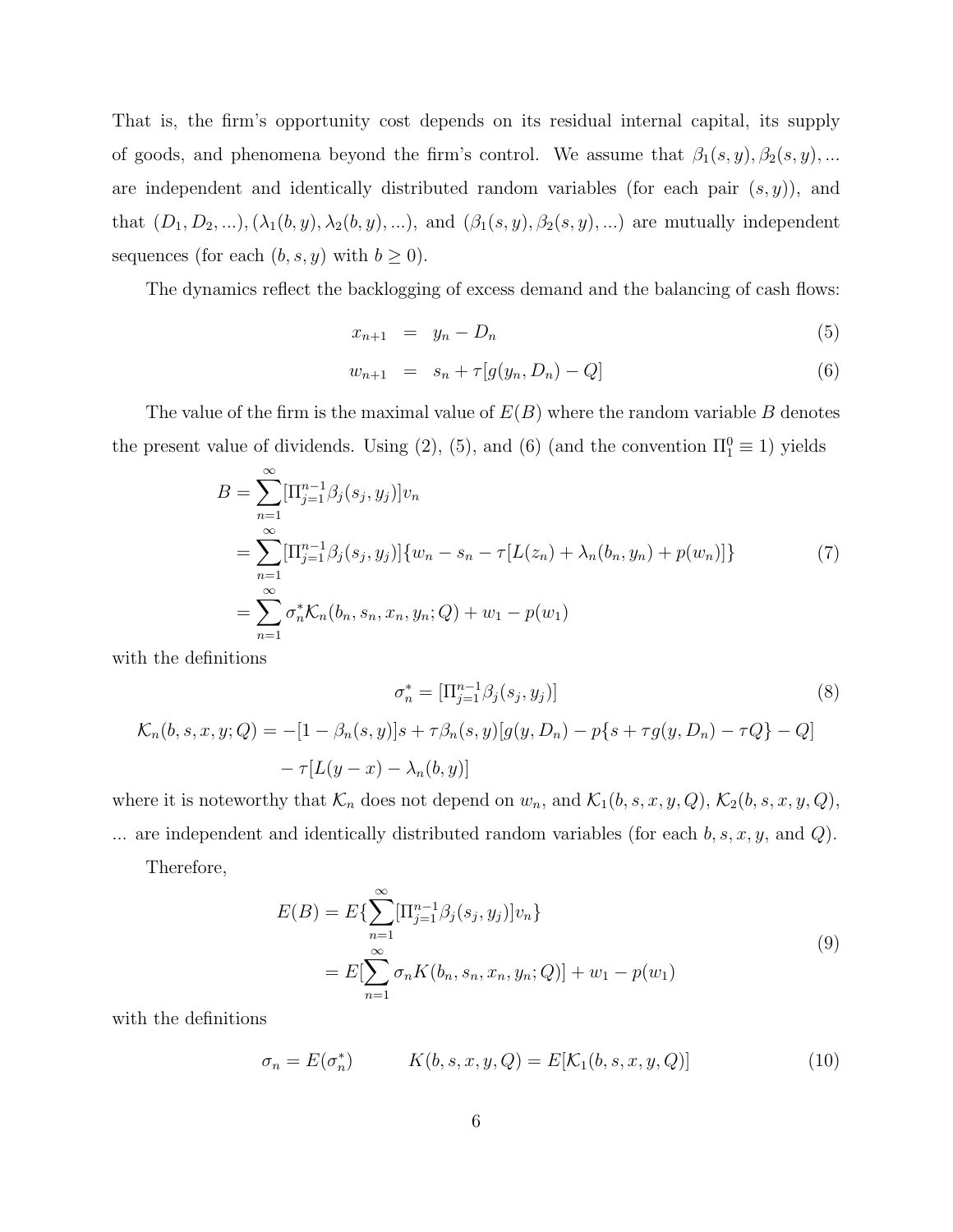### 3 Optimal Policies and Impacts of Long-Term Debt

In this section we characterize an optimal policy and, by fixing the size of the coupon payment,  $Q$ , we study the impacts of  $Q$  on production, short-term borrowing, and liquidity (hence on dividends).

Given the state vector  $(x_n, w_n)$ , the decision variables  $s_n$ ,  $b_n$ , and  $y_n$  correspond to the decision variables  $v_n$ ,  $b_n$ , and  $z_n$ . So define a *policy* to be a non-anticipative rule for making decisions such that, for each n,  $(s_n, b_n, y_n)$  satisfies (3) and (4) and is a function of the elapsed history. An *optimal policy* maximizes the value of the firm, namely  $E(B|x_1 = x, w_1 = w)$ , for each initial state  $(x, w)$ . The goal is to characterize an optimal policy and to relate it to the long-term debt level.

The model here is a generalization of that in Li et al. (1997) but its optimal policy retains three simplifying properties. First, given an initial choice of  $Q$  and  $w_1$ , it follows from  $(9)$ that an optimal policy does *not* depend on  $\{w_n\}$ . That is, an optimal policy corresponds to the following dynamic program whose state consists of the scalar inventory level  $x$  rather than the vector  $(x, w)$  where w is the generic level of internal capital at the beginning of a period:

$$
\psi(x) = \max\{J(b, s, x, y; Q) : y \ge x, b \ge 0, b + s \ge 0\}
$$
  

$$
J(b, s, x, y; Q) = K(b, s, x, y; Q) + E[\beta_1(s, y)\psi(y - D)]
$$
 (11)

If a firm issues bonds with proceeds  $mQ$ , issues stock with proceeds  $w_1 - mQ$ , and has an initial inventory of  $x_1$  then it follows from (9) that the market value is  $\psi(x_1; Q) + w_1 - p(w_1)$ .

The second property of an optimal policy that occurs too in Li et al. (1997) is  $b_n =$  $(-s_n)^+$ . That is, it follows from (11) that if  $E[\lambda_1(\cdot, y)]$  is nondecreasing (given any y), then  $b_n = (-s_n)^+, n = 1, 2, ...$  is optimal. The assumption that total interest rises with the amount borrowed is innocuous, and the conclusion is intuitive. Don't borrow unless you are forced to do so, and then borrow as little as possible. This property is consistent with pecking order theory that asserts that firms should use internally generated funds before resorting to short-term borrowing, long-term borrowing and issuing stock.

The third property is that a linear cost of replenishing inventory leads to a myopic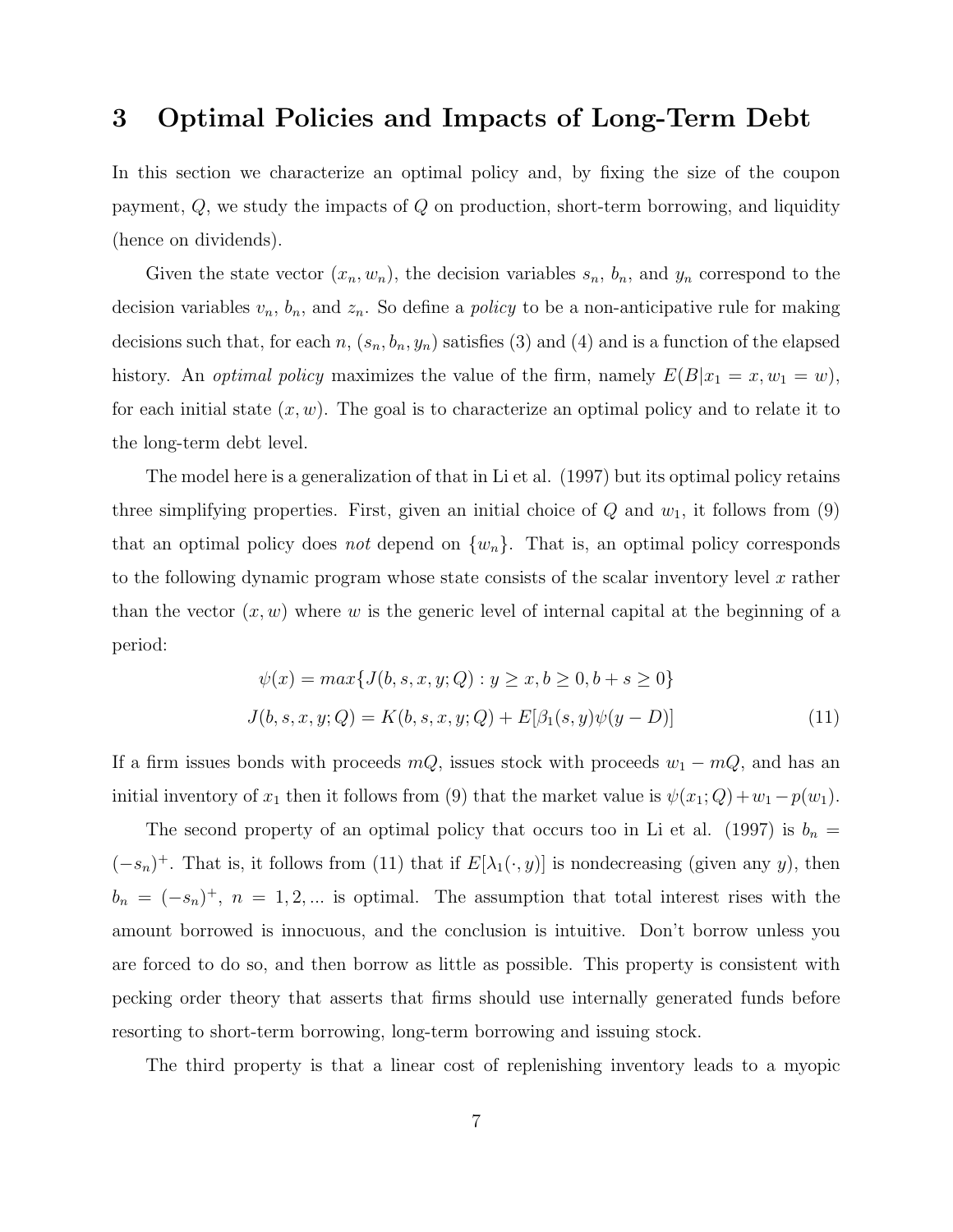optimum. That is, let  $L(z) = cz$  where c is the unit cost of replenishment, substitute  $L(z_n) = cz_n$  in (7), and use  $z_n = y_n - x_n$  and  $x_n = y_{n-1} - D_{n-1}$  in the same series of steps that leads from (7) to (9). As a result,

$$
E(B) = E\{\sum_{n=1}^{\infty} [\Pi_{j=1}^{n-1} \beta_j(s_j, y_j)] v_n\}
$$
  
= 
$$
E[\sum_{n=1}^{\infty} [\Pi_{j=1}^{n-1} \beta_j(s_j, y_j)] K(b_n, s_n, y_n; Q)] + w_1 - p(w_1) + \tau c[x_1 - \sum_{n=1}^{\infty} D_n [\Pi_{j=1}^{n} \beta_j(s_j, y_j)]
$$
(12)

where it is noteworthy that the following redefinition of  $K$  does not depend on x:

$$
K(b, s, y; Q) = -\tau \lambda_1(b, y) - [1 - \beta_1(s, y)](s + \tau c y) + \tau \beta_1(s, y) \{ E\{ g(y, D_1) - p[s + \tau g(y, D) - \tau Q] \} - Q \}
$$

Using the second property, let  $(s, y) = (s^*, y^*)$  maximize  $K((-s)^+, s, y; Q)$  on its domain. Then the myopic policy  $(b_n, s_n, y_n) = ((-s^*)^+, s^*, y^*)$  for all  $n = 1, 2, ...$  maximizes  $E(B|x_1 =$  $x, w_1 = w$  for each  $(x, w)$  such that  $x \leq y^*$ . That is, if the initial inventory is no higher than  $y^*$ , then the myopic policy is optimal.

In the remainder of this section, we identify  $s^*$  and  $y^*$  under the following *linearity* assumption:  $L(z) = cz$ ,  $\lambda_n(b, \cdot) \equiv \rho b$ ,  $\beta_n(s, y) \equiv \beta \in [0, 1)$ , and

$$
p(a) = \theta(-a)^{+} \tag{13}
$$

$$
g(y, d) = r \min\{y, d\} - h(y - d)^{+} = ry - (r + h)(y - d)^{+}
$$
 (14)

Here, c is a unit cost of acquisition,  $\theta > 0$  is a unit default penalty, and  $\rho$  is a scalar interest rate. Notice that  $p(\cdot)$  is nonincreasing and convex and increases linearly as negative retained earnings decrease. Also,  $g(\cdot, d)$  is concave (for each d) and  $g(y, \cdot)$  is nondecreasing (for each  $y)$ .

The following observations are useful to evaluate the partial derivatives of  $K$  (from the right):

$$
dE[g(y, D)]/dy = r - (r + h)F(y)
$$
\n
$$
(15)
$$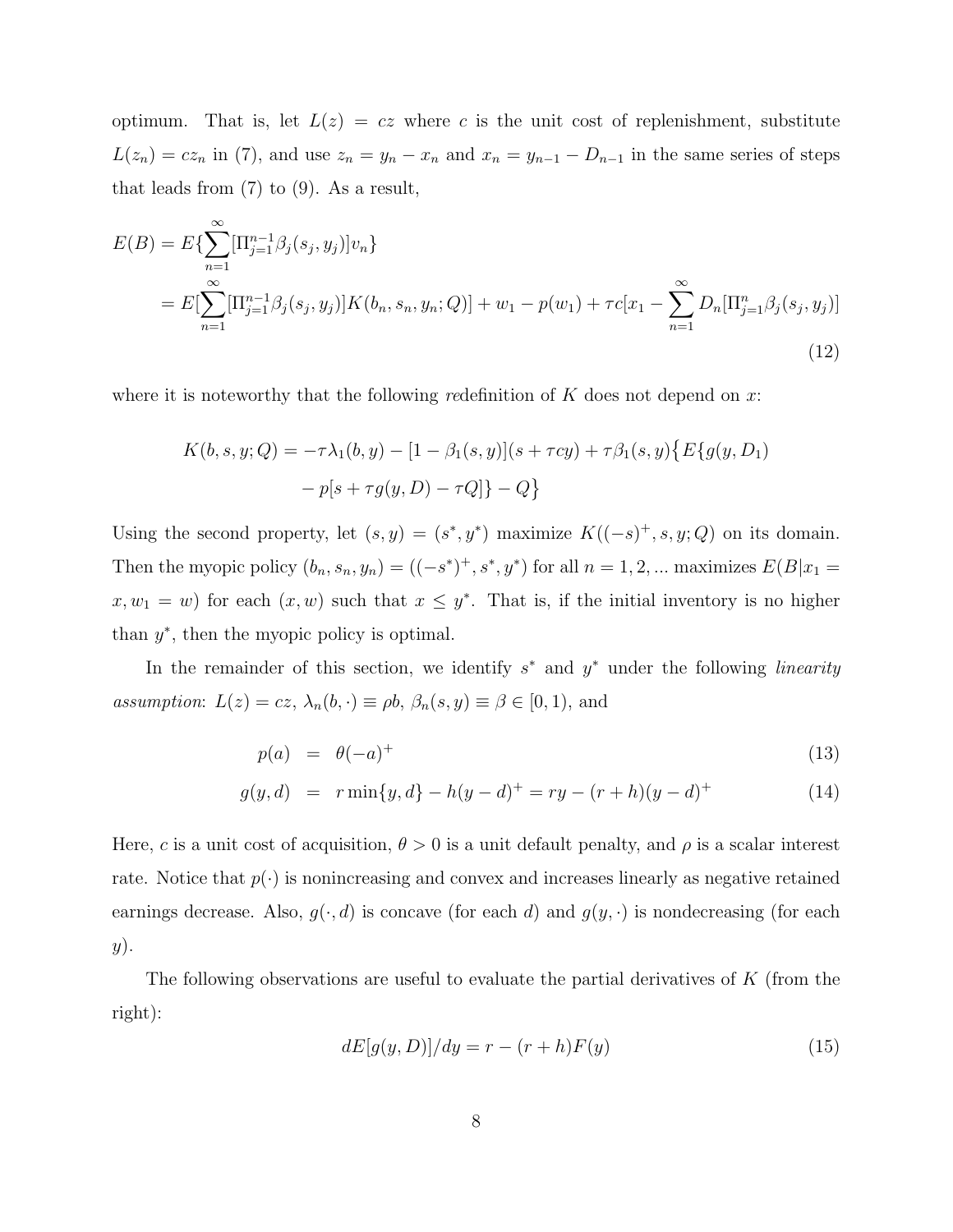When  $s + ry > \tau Q$ ,

$$
\partial E\{p[s + \tau g(y, D) - \tau Q]\}/\partial s = -\theta \mathcal{F}
$$
\n(16)

where

$$
\mathcal{F} = F\left[\frac{hy + Q - s/\tau}{h + r}\right] \tag{17}
$$

If  $s + ry < \tau Q$ , bankruptcy occurs in the next period with probability one. That is, the firm cannot make its coupon payment even if it sells all of its inventory by the end of the period and uses all of its internal capital, so the internal capital in the period that follows must be negative. Therefore, it is reasonable to assume  $s + ry > \tau Q$  when assessing the effects of a long-term capital structure on operating decisions.

The following result characterizes the parameter sets yielding an optimal  $s < 0$  (so  $b > 0$ ).

**Proposition 1.** The firm borrows short-term only when

$$
\tau \beta \theta F(\frac{h\hat{y} + Q}{h + r}) < 1 - \beta - \tau \rho \tag{18}
$$

where  $\hat{y}$  satisfies

$$
(r+h)F(\hat{y}) + \tau \theta h F(\frac{h\hat{y} + Q}{h+r}) = r - c(1-\beta)/\beta
$$
\n(19)

In order to confirm the proposition, use (15) and (16) to obtain

$$
\partial K(b,s,y,Q)/\partial y = -\tau c(1-\beta) + \tau \beta \{r - (r+h)F(y) - \tau \theta h \mathcal{F}\}\tag{20}
$$

Setting  $(20)$  to zero and evaluating the left-side partial derivative of K with respective to s at  $s = 0$  yields

$$
(r+h)F(y) + \tau \theta h \mathcal{F} = r - c(1-\beta)/\beta \tag{21}
$$

$$
\partial K(0, s, y, Q)/\partial s = -(1 - \beta) - \tau \beta \partial E \{p[0 + \tau g(y, D) - \tau Q]\}/\partial s + \tau \rho
$$
  
= -(1 - \beta) + \tau \beta \theta F[(hy + Q)/(r + h)] + \tau \rho (22)

Therefore, the firm borrows only when (18) is satisfied.

Equation (18) implicitly restricts  $1 - \beta > \tau \rho$ , i.e., the gain from receiving a dollar of dividend now rather than next period must be greater than the interest payment for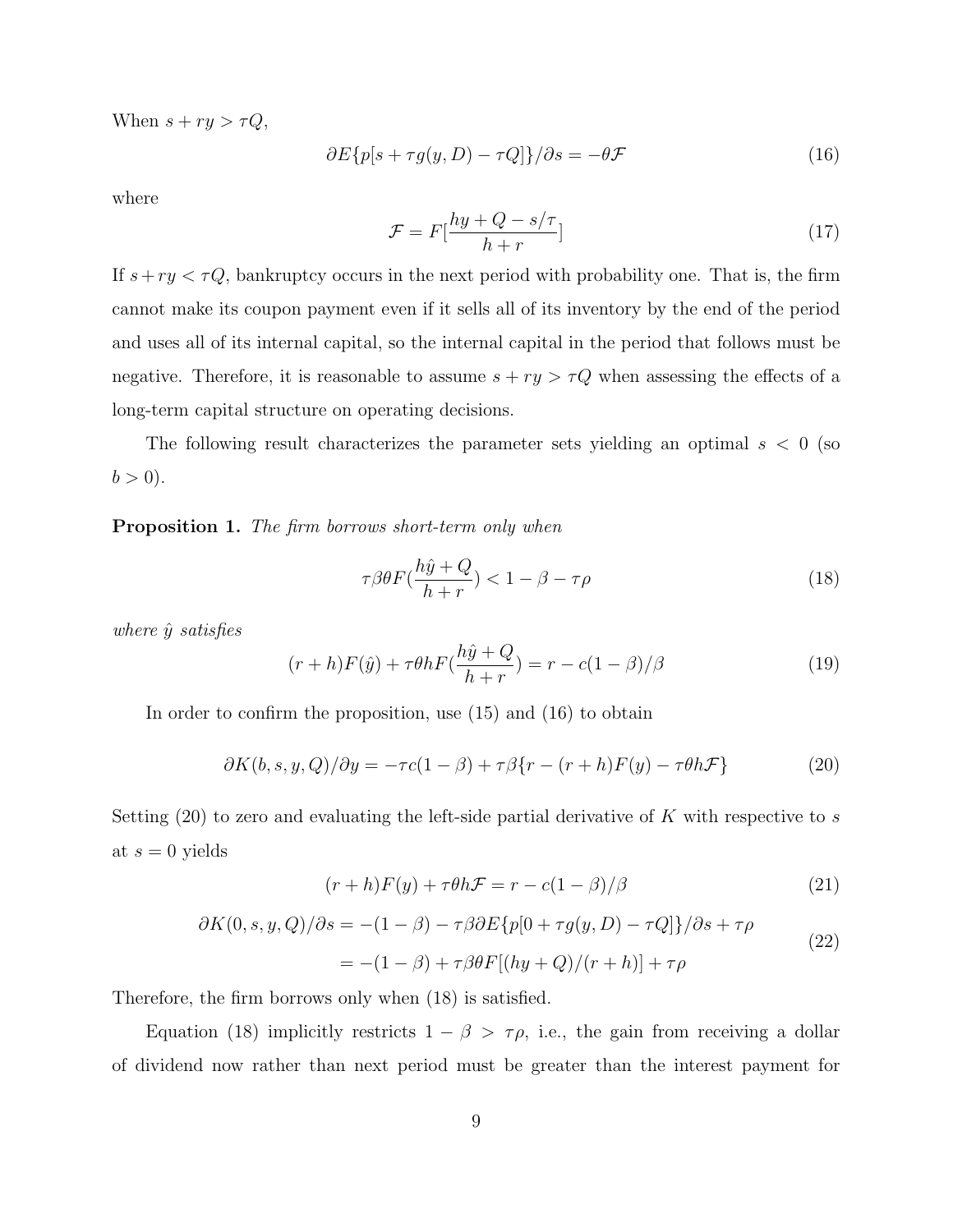a one-dollar short-term loan. Otherwise, borrowing would never be optimal. In addition,  $F[(h\hat{y}+Q)/(h+r)]$  is next period's probability of bankruptcy when  $s=0$ , so the left side of (18) represents next period's expected bankruptcy cost; the right is the benefit of distributing a dollar dividend now while borrowing the dollar short-term to maintain solvency. Hence, (18) states that the firm should borrow only if the incremental benefit of receiving a dollar of dividend now rather than next period, net of interest payment, is greater than next period's expected default cost.

The following result characterizes  $y^*$  and  $s^*$  including comparative statics with respect to Q.

**Property 1.** (a) The optimal base-stock level  $y^*$ 

- $(i)$  is invariant with respect to the long-term debt level;
- (ii) is nondecreasing in  $\tau$  and  $\rho$  if  $s^* < 0$ ;
- (iii) depends only on inventory related parameters if  $s^* \geq 0$ ;
- (iv) is at least as high when  $s^* < 0$  as when  $s^* \geq 0$ ;
- (b) The optimal capital level s ∗
	- $(i)$  is nondecreasing as the long-term debt level increases;
	- (ii) is nondecreasing in  $\theta$ ,  $\rho$ , and  $\tau$ , and
	- (h) depends on the same inventory-related parameters as  $y^*$ .

In order to confirm these properties, first consider the case in which (18) does not hold so  $b = 0$ :

$$
\partial K(0, s, y, Q)/\partial s = -(1 - \beta) + \tau \beta E\{p'[s + \tau g(y, D) - \tau Q]\}
$$
  
= -(1 - \beta) + \tau \beta \theta \mathcal{F} (23)

Setting (23) to zero,

$$
\mathcal{F} = (1 - \beta) / (\tau \beta \theta) \quad (s \ge 0)
$$
\n(24)

Residual retained earnings s balances dividends and retained earnings next period. If the firm increases s by one dollar, then it must defer a one-dollar dividend until next period. However, the bankruptcy cost in the next period is reduced by  $\tau \beta \theta$  dollars with probability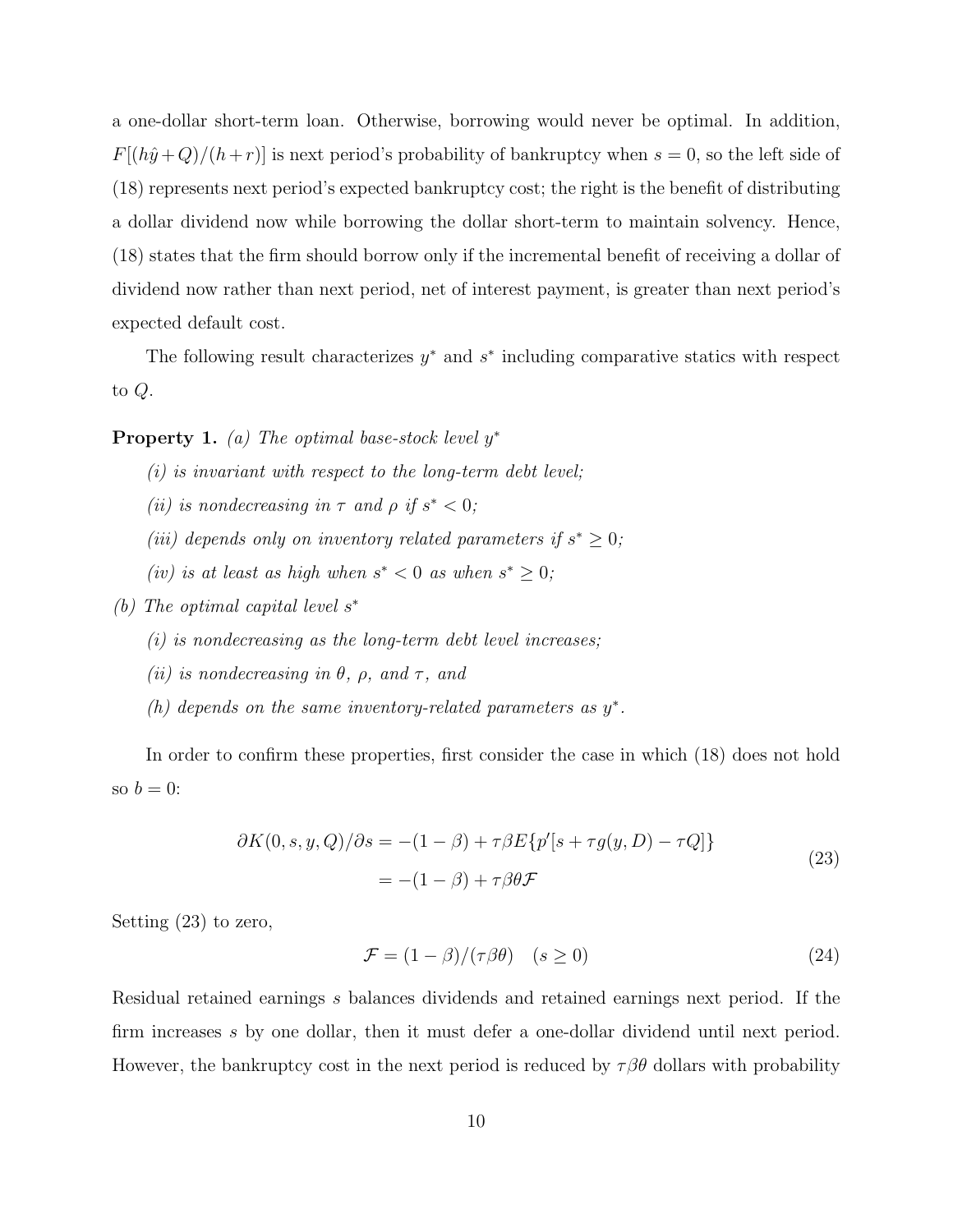$\mathcal F$ . Hence, (24) indicates that the firm should set its levels of goods and internal capital so that the bankruptcy probability is  $(1 - \beta)/(\tau \beta \theta)$ . Combining (21) and (24),

$$
F(y) = \frac{\beta r - (c+h)(1-\beta)}{\beta(r+h)}
$$
\n(25)

Define  $F^{-1}(u) = \sup\{v : F(v) \leq u\}$  for  $0 \leq u < 1$ , so (25) corresponds to

$$
y^* = F^{-1} \left[ \frac{\beta r - (c+h)(1-\beta)}{\beta(r+h)} \right]
$$
 (26)

Hence, the optimal base-stock level does not depend on financial parameters when the firm does not borrow. From  $(17)$  and  $(24)$ ,

$$
s^* = \tau \left\{ Q + hy^* - (r+h)F^{-1} \left[ \frac{1-\beta}{\tau \beta \theta} \right] \right\}
$$
  
=  $\tau \left\{ Q + hF^{-1} \left[ \frac{\beta r - (c+h)(1-\beta)}{\beta(r+h)} \right] - (r+h)F^{-1} \left[ \frac{1-\beta}{\tau \beta \theta} \right] \right\}$  (27)

Although financial parameters do not affect the optimal physical goods base-stock level, the converse is false. The optimal residual retained earnings depends not only on the firm's long-term debt level and tax rate but also on inventory parameters.

We now analyze the case in which the firm employs short-term loans to finance its operations, i.e., (18) holds so  $s < 0$ , and  $b > 0$ . A similar analysis yields

$$
\mathcal{F} = (1 - \beta - \tau \rho) / (\tau \beta \theta) \quad (s < 0) \tag{28}
$$

$$
y^* = F^{-1} \left[ \frac{\beta r - c(1 - \beta) - (1 - \beta - \tau \rho) h}{\beta (r + h)} \right]
$$
 (29)

$$
s^* = \tau \left\{ Q + hy^* - (r+h)F^{-1} \left[ \frac{1 - \beta - \tau \rho}{\tau \beta \theta} \right] \right\} \tag{30}
$$

That is,

$$
s^* = \tau \Big\{ Q + hF^{-1} \Big[ \frac{\beta r - c(1 - \beta) - (1 - \beta - \tau \rho)h}{\beta(r + h)} \Big] - (r + h)F^{-1} \Big[ \frac{1 - \beta - \tau \rho}{\tau \beta \theta} \Big] \Big\}
$$

Comparing (28), (29), and (30) with (24), (26), and (27) respectively, one sees that  $1-\beta-\tau\rho$ replaces  $1 - \beta$  when the firm borrows.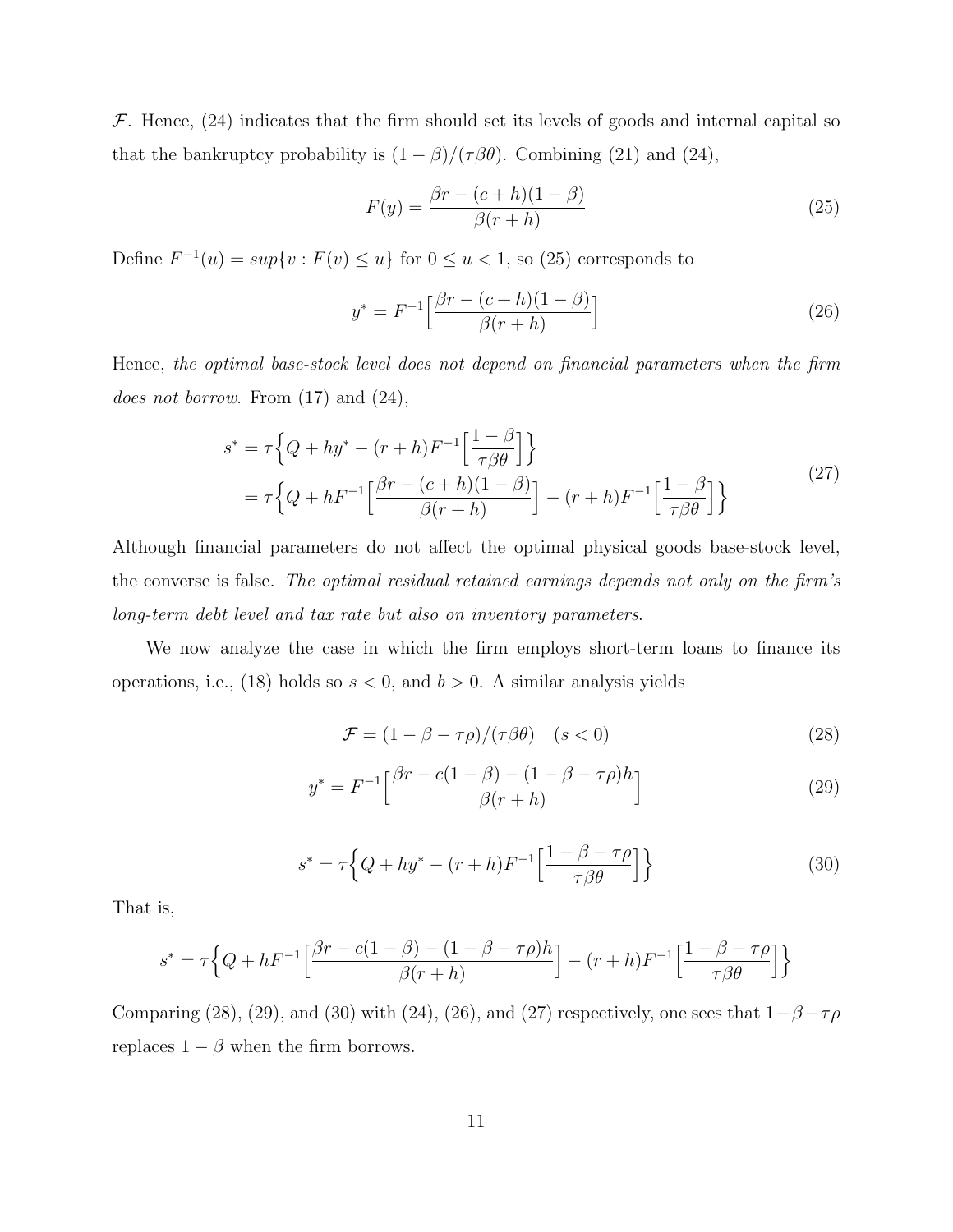In summary, this section reaches three conclusions. First, the market value criterion leads to the same kind of decision rule to manage physical goods inventory as if the criterion were cost minimization. Second, the firm should employ the same kind of decision rule to manage its cash flows as its physical goods, i.e., keeping its residual retained earnings s as close as possible to a target level,  $s^*$ . Third, the firm should borrow only when the benefit of receiving a dollar of dividend net of interest payment is greater than the expected bankruptcy cost in the following period. Optimal base-stock levels  $s^*$  and  $y^*$  cause the probability of bankruptcy in the next period to equal  $(1-\beta)/(\tau \beta \theta)$  (if borrowing is optimal,  $(1 - \beta - \tau \rho) / (\tau \beta \theta)).$ 

The linearity assumption yields two influences of capital structure on operational policies. First, the optimal physical goods base-stock level does not depend on the capital structure, but the optimal residual internal capital increases as the long-term debt level increases. Second, if the firm borrows short-term, financial parameters (except for the tax rate and short-term interest rate) do not affect the optimal physical goods base-stock level, whereas the optimal residual internal capital depends on both financial and inventory-related parameters. The managerial insight from these results is that maximization of the firm's value is consistent with (i) ignoring financial parameters (other than the tax rate and short-term interest rate) when making short-term operational decisions, but (ii) taking operational parameters into account when making short-term financial decisions. We note that *non*linearity of the default penalty function would invalidate the conclusions that the optimal physical goods base-stock level does not depend on the capital structure, and financial parameters do not affect the physical goods base-stock level.

#### Numerical Example

To illustrate the importance of coordinating of financial and operational policies, we use the following numerical example. Suppose that  $r = 8$ ,  $c = 5$ ,  $h = 4$  per unit per period (quarterly),  $\beta = 0.9524$ ,  $\rho = 0.03$ ,  $\tau = 0.8$ ,  $Q = 2$ , and each period's demand is normally distributed with mean 25 and standard deviation 10. The monetary loss to the firm should exceed one dollar for each dollar default, so we consider two cases:  $\theta = 1$  or  $\theta = 5$ . A standard production/inventory model maximizes the discouted profit without financial consideration,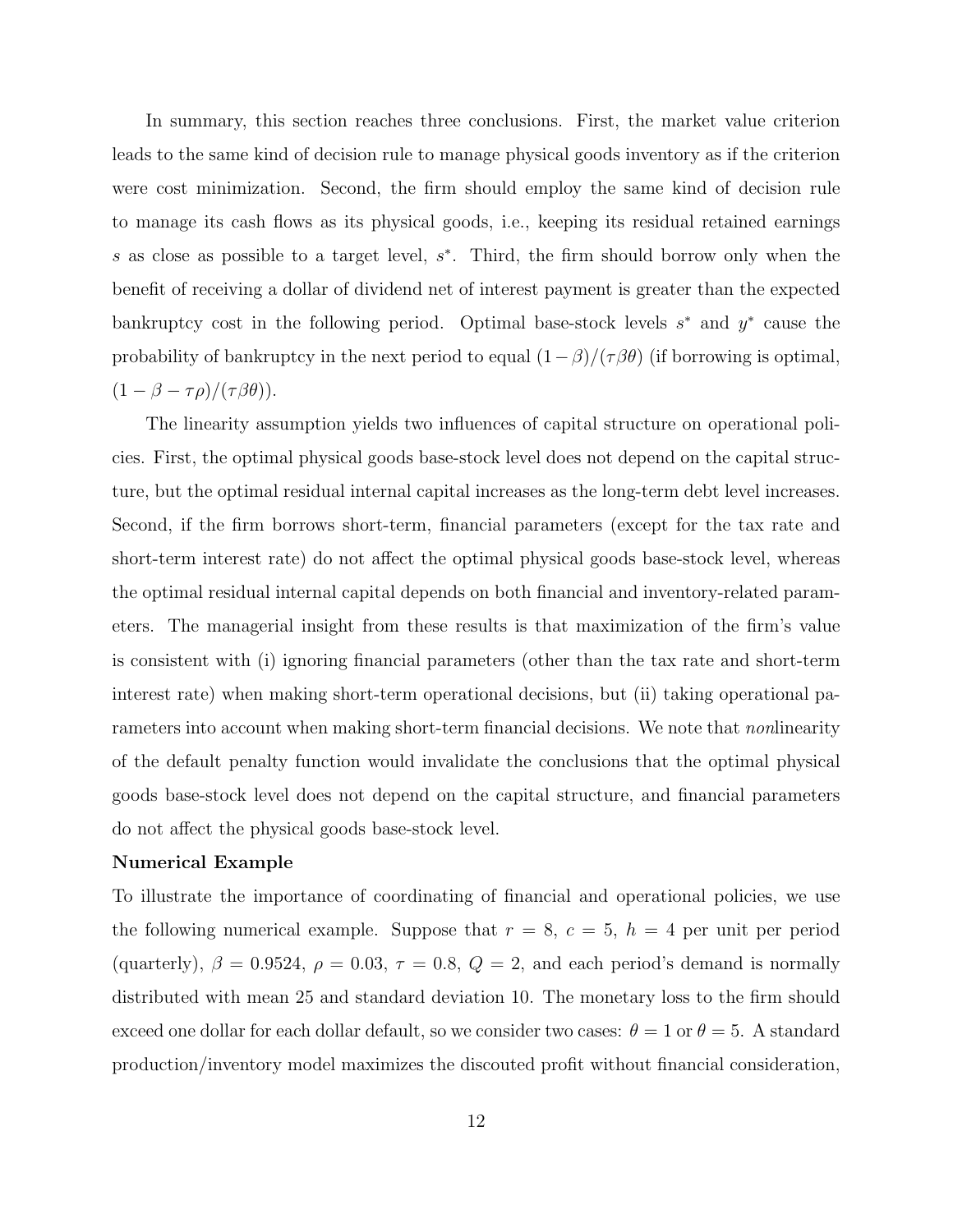i.e, the firm maximizes

$$
\Pi = \sum_{n=1}^{\infty} \beta^{n-1} [-cz_n + \beta g(y_n, D_n)]
$$
\n(31)

subject to  $z_n \geq 0$ . From (1) and (5), (31) becomes

$$
\Pi = cx_1 - \sum_{n=1}^{\infty} cD_n + \sum_{n=1}^{\infty} [-(1-\beta)cy_n + \beta g(y_n, D_n)]
$$
\n(32)

Therefore, the optimal base stock level satisfies

$$
F(\bar{y*}) = \frac{\beta r - (1 - \beta)c}{\beta(r + h)}
$$
\n(33)

So, it can be calculated that  $\bar{y*} = 35.85$ . If  $\theta = 1$ , then  $s^* = -15.443$  and  $y^* = 35.7$ ; if  $\theta = 5$ , then  $s^* = 11.473$  and  $y^* = 35.6$ . Since the optimal base stock levels are very close, the dividends loss will be small if the firm uses the traditional base stock level  $\bar{y}∗ = 35.85$ while making correct financial decision  $s^*$ . On the other hand, if the firm does not use an optimal cash base stock level, for example, setting  $s = \tau Q = 1.6$ , then the dividends loss could could go as high as 4.3% when  $\theta = 1$  and 37.8% when  $\theta = 5$ .

## 4 Optimal Capital Structure

This section identifies the level of debt which maximizes the value of the firm, namely the expected present value of dividends. We assume that base-stock levels  $y_n = y$  and  $s_n = s$  $(n = 1, 2, ...)$  regulate the physical goods inventory and residual retained earnings, and that short-term borrowing is minimal, i.e.,  $b_n = (-s_n)^+$  for each n. We make no assumption of optimality regarding y and s. As in  $\S4$ , we do not make the linearity assumption, but we do assume that the bankruptcy penalty  $p(\cdot)$  is a convex function on the real line. Since the procedure in this section is to differentiate the value of the firm with respect to the coupon payment in order to solve  $\partial E(B)/\partial Q = 0$ , first we clarify the dependence of  $E(B)$  on Q.

It is convenient to assume that the initial inventory  $x_1$  has the same probability distribution as future periods' inventories, so we assume that  $x_1 = y - D_0$  where  $D_0$  has the same distribution as  $D_1$  and is independent of  $D_1, D_2, \ldots$ . Using definitions (8) and (9)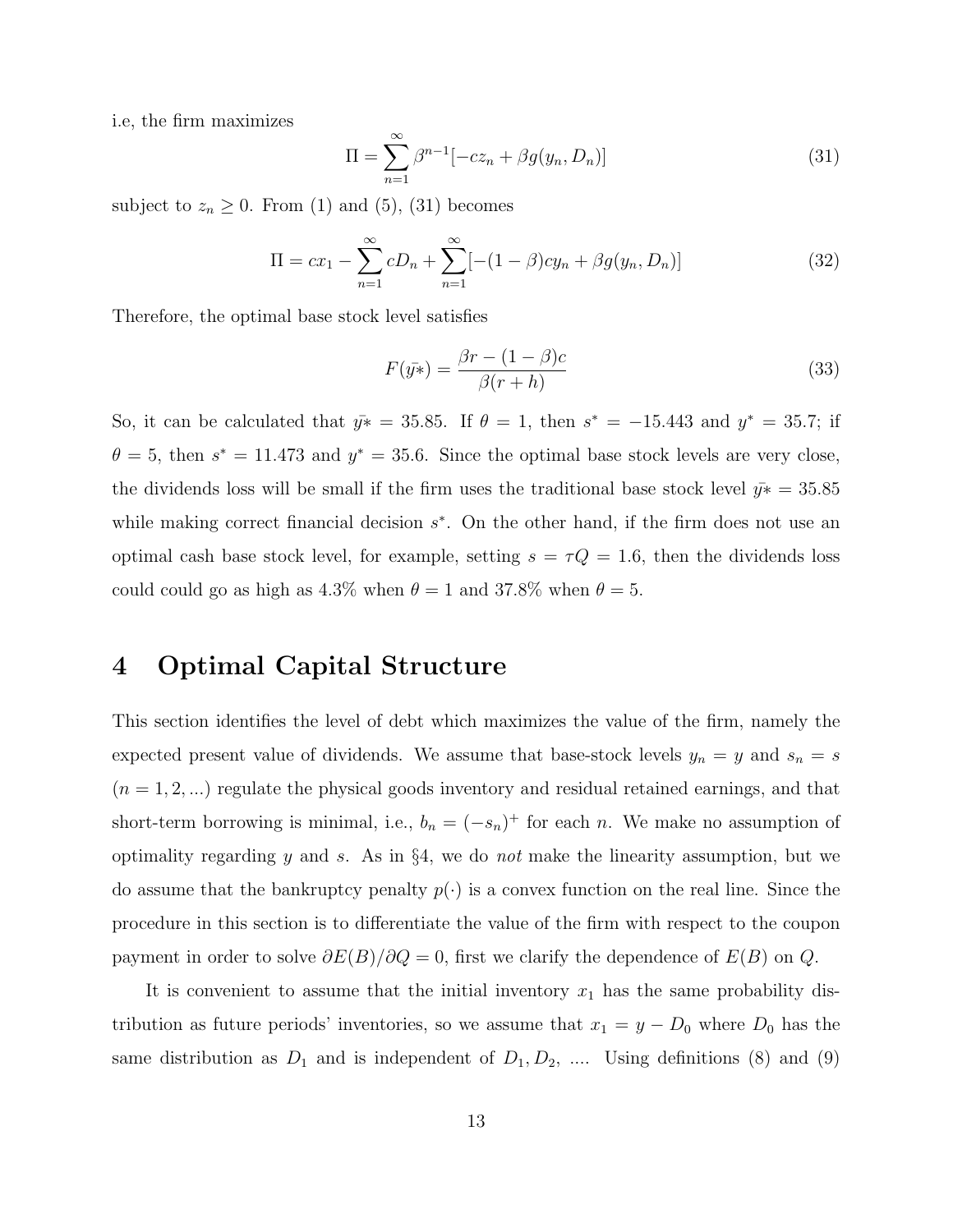of  $\sigma_n^*$  and  $\mathcal{K}_n$ , as a consequence of  $y_n = y$ ,  $s_n = s$ , and  $b_n = (-s)^+$  for all n, it follows that  $\mathcal{K}_1[(-s)^+, s, y - D, y, Q], \mathcal{K}_2[(-s)^+, s, y - D_1, y, ]), \mathcal{K}_3[(-s)^+, s, y - D - 2, y, Q], \dots$  are independent and identically distributed random variables with the common expected value  $E\{K[(-s)^{+}, s, y - D_0, y, Q]\}.$  Therefore, from (9), B has the same probability distribution as  $\sigma_{\infty}^* \mathcal{K}_1[(-s)^+, s, y - D, y, Q] + w_1 - p(w_1)$ . Since  $w_1 = mQ + \eta \geq 0$  where  $\eta$  is the amount of equity and  $mQ$  is the initial capital associated with the coupon payment of  $Q$  each period, we assume that  $p(w_1) = 0$ . Therefore,

$$
E(B) = E\{K[(-s)^{+}, s, y - D_1, y, Q]\}/(1 - \gamma) + mQ + \eta
$$
\n(34)

where

$$
\gamma = [E(\sigma^*_{\infty}) - 1]/E(\sigma^*_{\infty})
$$
\n(35)

That is,  $\gamma$  is the deterministic single-period discount factor whose present value of a \$1 perpetual annuity equals  $E(\sigma_{\infty}^*).$ 

Assuming in (34) that the derivative of the expected value is the expected value of the derivative,

$$
(1 - \gamma)\partial E(B)/\partial Q = m(1 - \gamma) + \partial E\{K[(-s)^{+}, s, y - D_1, y, Q]\}/\partial Q \tag{36}
$$

Let  $\omega(s, y) = E[\beta_1(s, y)]$ . From (9), (10), and the independence of  $\beta_n(s, y)$  and  $g(y, D_n)$ ,

$$
\partial E\{K[(-s)^{+}, s, y - D_1, y, Q]\}/\partial Q = \tau \omega(s, y) E(\tau p'[s + \tau g(y, D_1) - \tau Q] - 1)
$$
 (37)

Therefore, the convexity of  $p(\cdot)$  ensures

$$
(1 - \gamma)\partial^2 E(B)/\partial Q^2 = -\tau^2 \omega(s, y) E(p''[s + \tau g(y, D_1) - \tau Q]) \le 0
$$
\n(38)

So long-term debt in the amount mQ maximizes the value of the firm if  $\partial E(B)/\partial Q = 0$ , and this first-order condition corresponds to

$$
E(p'[s + \tau g(y, D_1) - \tau Q]) = 1/\tau - m[1 - \gamma(s, y)]/[\tau^2 \omega(s, y)]
$$
\n(39)

The following property is apparent in (39).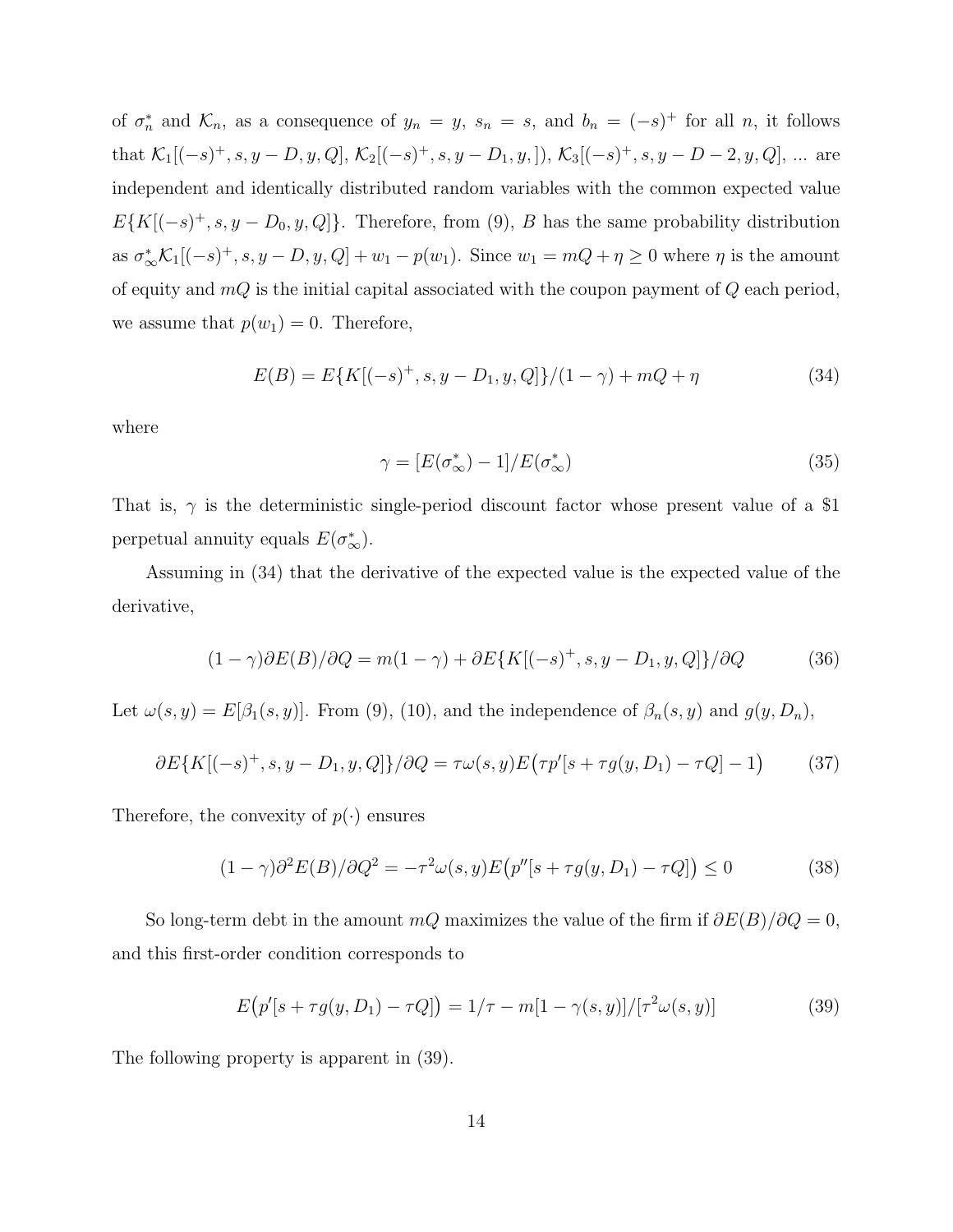**Property 2.** If the bankruptcy penalty is a convex function, then the capital structure that maximizes the value of the firm does not depend on short-term interest or inventory replenishment cost  $(\lambda_n(\cdot, \cdot))$  or  $L(\cdot))$ .

There are clear consequences of (39) when the linearity assumption is in force, and demand has a positive density function (where the distribution function of demand is 0 <  $F(\cdot)$  < 1). Then  $0 < \alpha < 1$  implies that there is a unique number  $F^{-1}(\alpha)$  such that  $F[F^{-1}(\alpha)] = \alpha$ ,  $p'(a) = -\theta$  if  $a < 0$ , and  $p'(a) = 0$  if  $a > 0$ . Hence, the left side of (39) is

$$
E(p'[s + \tau g(y, D_1) - \tau Q]) = -\theta P\{s + \tau ry - \tau(r+h)(y - D_1)^{+} \leq \tau Q\}
$$

$$
= -\theta F[(hy - s + \tau Q)/[\tau(r+h)]]
$$

Substituting this expression in (39),

$$
F[(hy - s + \tau Q)/[\tau(r+h)]] = m[1 - \gamma(s, y)]/[\theta \tau^2 \omega(s, y)] - 1/(\tau \theta)
$$
 (40)

Take  $F^{-1}$  on both sides and rearrange terms to obtain the following special case of (39):

$$
Q = (s - hy)/\tau + (r + h)F^{-1}\{(m[1 - \gamma(s, y)]/[\omega(s, y)\tau] - 1)/(\tau\theta)\}
$$
(41)

We note that (41) resembles (26) and (29) with  $\beta_n(s, y) \equiv \beta \in [0, 1)$ .

All-debt financing is optimal if  $\partial E(B)/\partial Q > 0$  for all  $Q$ , i.e., if

$$
\theta F\big[(hy-s+\tau Q)/[\tau(r+h)]\big] < m[1-\gamma(s,y)]/[\tau^2\omega(s,y)]-1/\tau
$$

for all Q. This condition corresponds to  $1 < m(1 - \gamma(s, y))/[\theta \omega(s, y)\tau^2] - 1/(\tau \theta)$  or, defining  $A(s, y) = m[1 - \gamma(s, y)]/[\omega(s, y)\tau],$ 

$$
A(s, y) > 1 + \theta \tau \tag{42}
$$

Similarly, a sufficient condition for all-equity financing is

$$
A(s, y) < 1\tag{43}
$$

The interval in which a mixture of long-term debt and equity is optimal,  $1 < A(s, y) < 1 + \theta \tau$ , grows with the unit cost of default ( $\theta$ ) and diminishes with the tax rate  $(1-\tau)$ . It is striking that neither (42) nor (43) depends on a production-inventory parameter.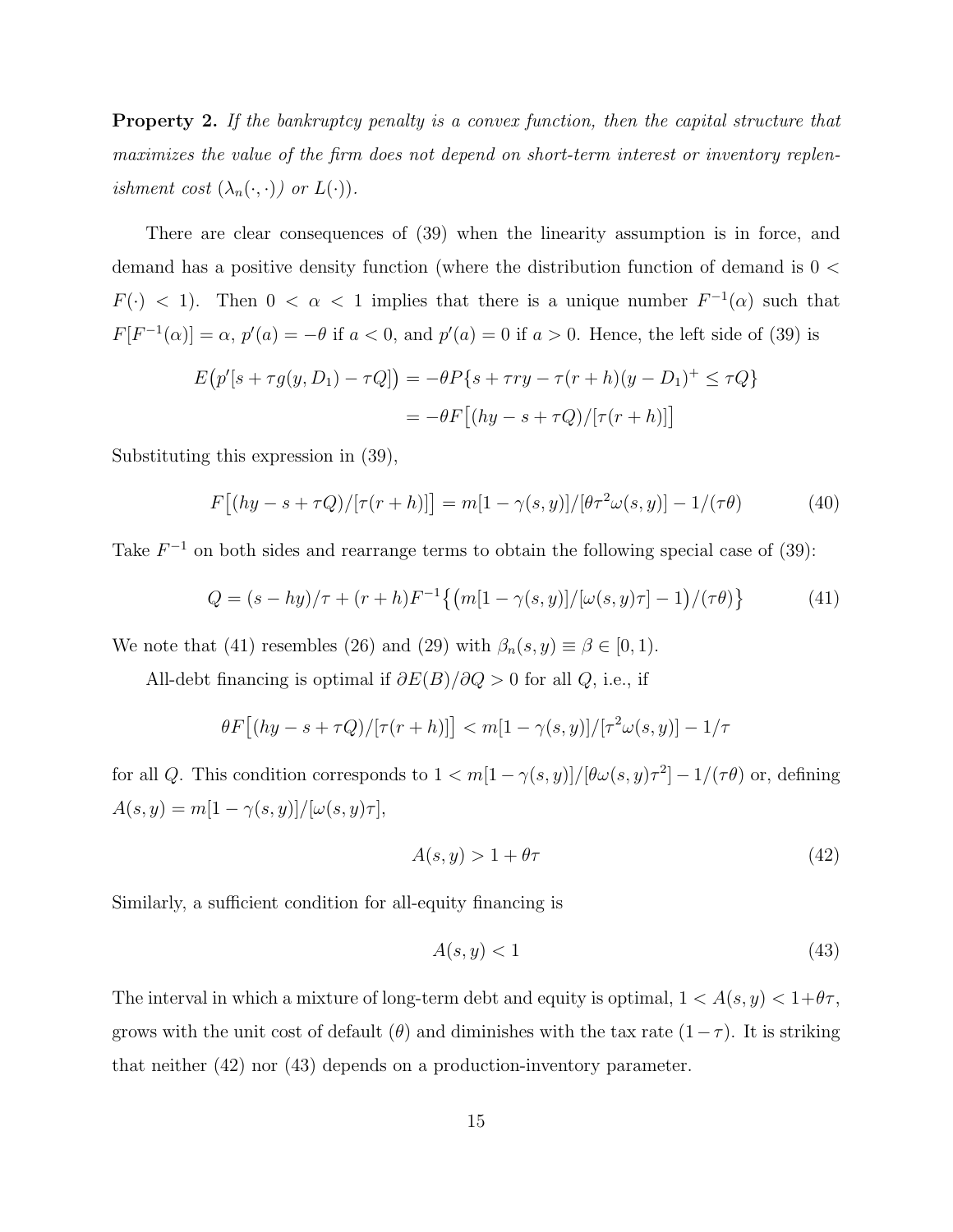**Property 3.** Under the linearity assumption, if demand has a positive density function, then only financial parameters are sufficient to determine whether an optimal capital structure should be all-debt or all-equity.

### 5 Variances of Dividends and Profits

Among public U.S. corporations, the variance of dividends is less than the variance of profits (Allen and Winton (1995)). This smoothing effect is a property of the dividends and profits in the model in §2 if the firm employs a base-stock policy for selecting levels of physical goods supply and residual retained earnings. Although such a policy is optimal if  $L(\cdot)$  is linear (Li et al. (1997)), we do not make the linearity assumption in this section. Moreover, the variances do not depend on the firm's long-term debt level.

We assume that physical inventories and residual retained earnings are regulated with base-stock levels y and s, respectively, and initial inventory is low enough to permit  $z_1 =$  $y - x_1$ . That is, for all  $n \ge 1$ ,  $y_n = y$  and  $s_n = s$  for target levels y and s. The conclusions do not depend on whether  $y$  and  $s$  are optimal in any sense.

There is ambiguity in the definitions of "profit" and "dividend" because the former could be pre-tax or post-tax, and the latter could include or suppress capital subscriptions. Let  $J_n$  be the pre-tax profit in period n, so the post-tax profit is  $\tau J_n$ , and for brevity let  $g_n = g(y, D_n)$ ,  $L_n = L(y - x_n)$ , and  $\lambda_n = \lambda_n \left( \lfloor -(s)^+ , y \rfloor \right)$ . Using (6), the pre-tax profit is

$$
J_n = g_n - L_n - \lambda_n - p(w_n) = g_n - L_n - \lambda_n - p(s + \tau g_{n-1} - \tau Q)
$$
\n(44)

From (2), (6), and (44), the dividend net of capital subscription is

$$
v_n = w_n - s - \tau [L_{n-1} + \lambda_n + p(w_n)] = \tau (g_{n-1} - g_n - Q + J_n)
$$
\n(45)

and  $[(v_n)^+]$  is the dividend with capital subscription suppressed. Let  $Var(X)$  denote the variance of the random variable X and let  $Cov(X, Y)$  denote the covariance of X and Y. This leads to four possible comparisons of variances:  $Var(J_n) - Var(v_n)$ ,  $Var(J_n) - Var[(v_n)^+]$ ,  $Var(\tau J_n) - Var(v_n)$ , and  $Var(\tau J_n) - Var(v_n)^+$ . The smallest of these differences is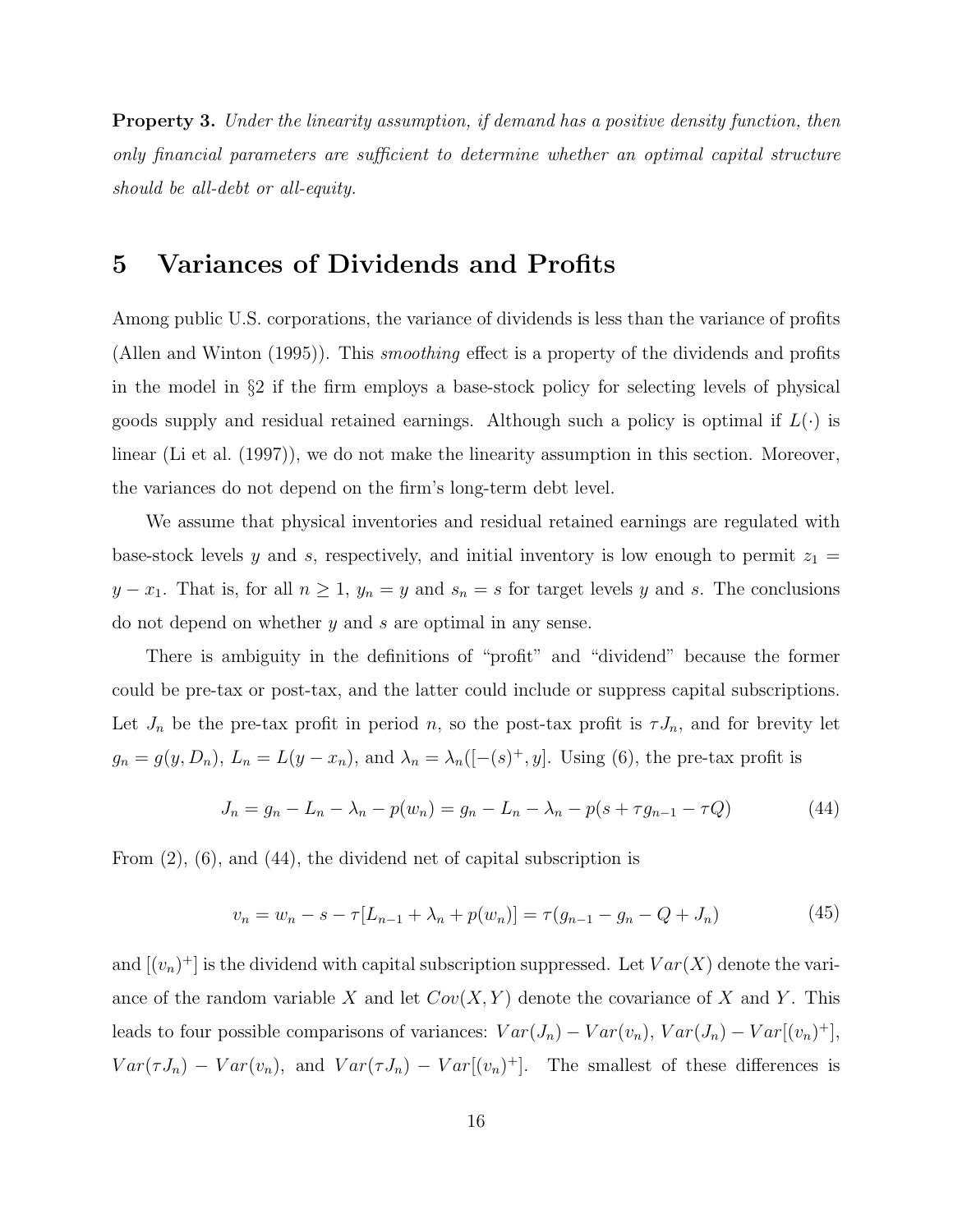$Var(\tau J_n) - Var(v_n)$  because  $0 \le \tau \le 1$  and  $Var[(v_n)^+] \le Var(v_n)$ . This discussion glosses over the details of carry-forward tax credits for operating losses.

**Proposition 2.** Suppose that  $p(\cdot)$  is nonincreasing,  $L(\cdot)$  is nondecreasing, and  $g(y, \cdot)$  is nondecreasing (for any y). If a firm regulates physical goods inventory and residual retained earnings with base-stock levels, then the variance of the dividend is no greater than the variance of the profit.

The structures in (13) and (14) exemplify the assumptions because  $p(\cdot)$  is nonincreasing and  $g(y, \cdot)$  is nondecreasing (for any y).

To confirm the proposition, from (45),

$$
\tau J_n = v_n + \tau (g_n - g_{n-1} + Q)
$$

Since  $Cov(J_n, g_n) = 0$ ,

$$
Var(\tau J_n) = Var(v_n) + 2\tau^2 Var(g_1) - 2\tau Cov(J_n, g_{n-1})
$$
\n(46)

where

$$
Cov(J_n, g_{n-1}) = Cov[p(s + \tau g_{n-1}, g_{n-1})] = Cov\{p[s + \tau g(y, D_{n-1})], g(y, D_{n-1})\}
$$

which is non-positive due to the monotonicity assumptions and (Esary, Proschan and Walkup  $(1967)$ .

It follows from (46) that the firm's leverage does not affect the variances.

### 6 Extensions

The general model can be extended in various ways while preserving key conclusions. For example, results similar to Proposition 1 and Property 2 can be obtained for a model with multiple products having inter-dependent inventory replenishment costs but independent demands.

If the model is changed so the firm is liquidated after its first default, i.e., if wipeout bankruptcy replaces reorganization bankruptcy, then Properties 1 and 3 are no longer valid.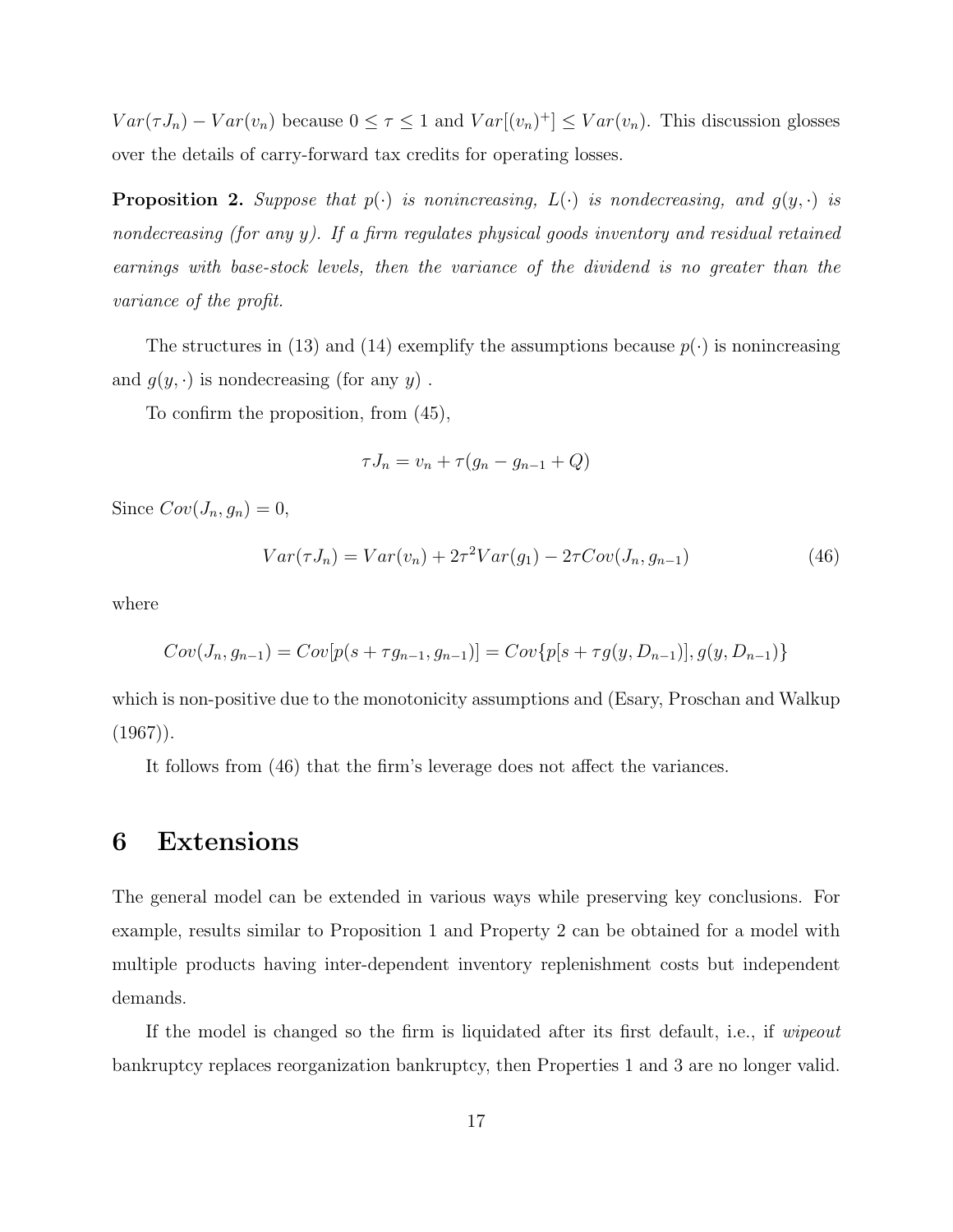It seems that wipeout bankruptcy corresponds to a default penalty that is so severe that the firm cannot offet the risk induced by a higher debt level only by adusting its cash level. Therefore, the capital structure, short-term financial policy, and inventory policy are more interdependent than with reorganization bankruptcy.

### 7 Summary

Most studies of capital structure are devoid of operational detail, and capital structure is absent from most studies of operational decisions. The financial studies emphasize agency issues or the tax advantage of long-term debt, while models of production and inventory phenomena lack financial constraints. We analyze a model of short-term operational and financial decisions in which the long-term capital structure is explicit. This leads to conditions that permit a value-maximizing firm to detach its short-term operational decisions from financial considerations, but its short-term cash flow management should reflect its production and inventory decisions.

Given the type of policy for short-term decisions that turns out to be optimal, we ask two questions. First, what is the value-maximizing long-term capital structure? The optimal mixture of equity and long-term debt depends on some (but not all) of the parameters of the day-to-day production-inventory system. However, sufficient conditions for the optimal mixture to be all-equity or all-long-term debt depend only on financial parameters.

Second, how does the variability of dividends compare with the variability of profits? We show that the variance of dividends is less than the variance of profits. This is consistent with the empirical phenomenon known as the *smoothing effect*.

We do not examine natural extensions of this work such as multiple products, dynamic adjustment of the product selling price, and competitive considerations.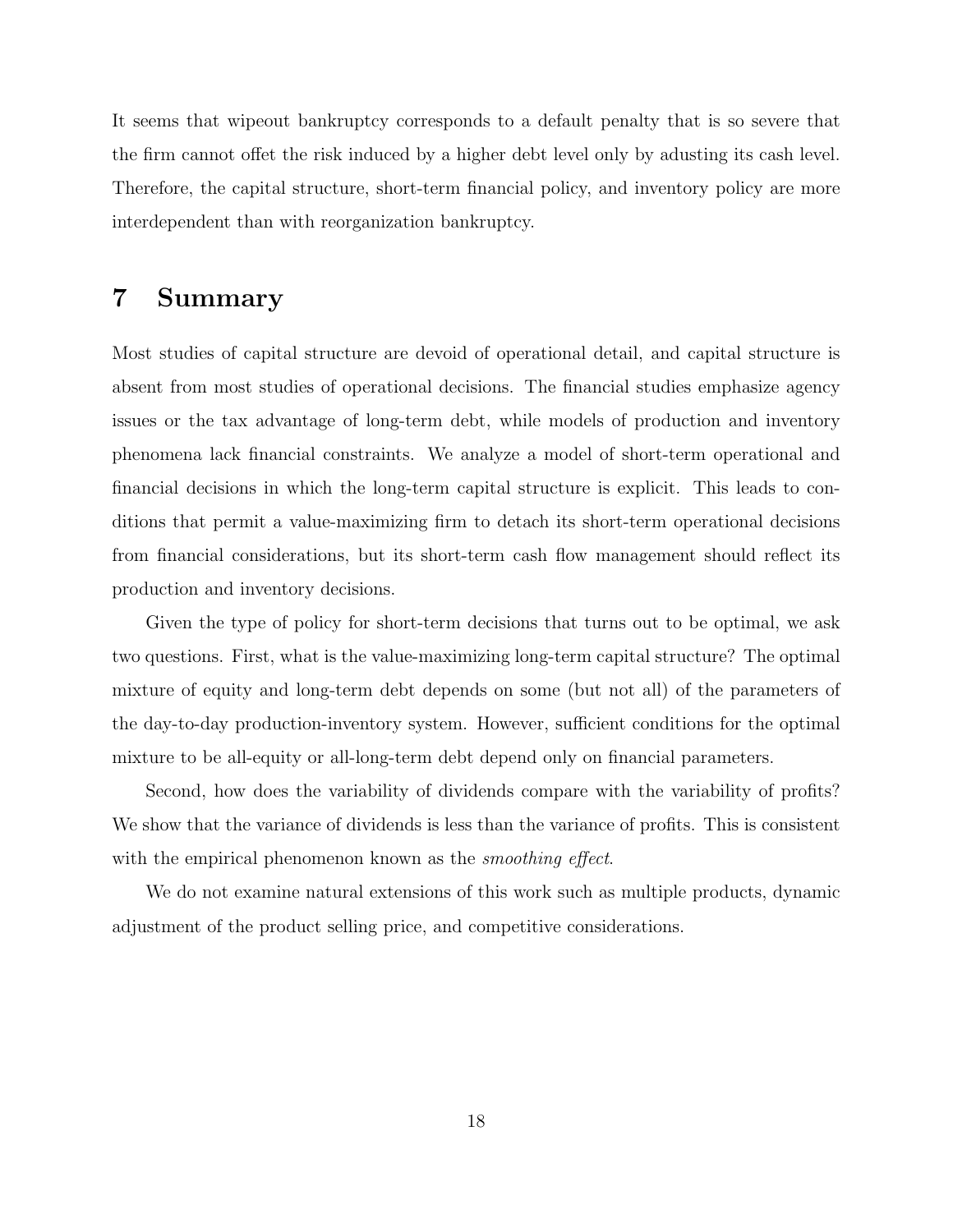### References

- Allen, F., A. Winton 1995. Corprate financial structure, incenives and optimal contracting. in R. Jarrow, V. Maksimovic and W. Ziemba (eds). Handbooks in Operations Research and Management Science,Vol 9. North-Holland. New York. chapter 22 in Finance.
- Archibald, T., L. Thomas, J. Betts, R. Johnston 2002. Should start-up sompanies be cautious? inventory policies which maximize surviral probabilities. Management Sci. 48 1161–1174.
- Babich, V., M. Sobel 2004. Pre-ipo operational and financial decisions. Management Sci. 50 935–948.
- Bellman, R., I. Glicksberg, O. Gross 1955. On the optimal inventory equation. Management Sci. 2 83–104.
- Brennan, M., E. Schwartz 1978. Corporate income taxes, valuation, and the problem of optimal capital structure. Journal of Business 51 103–114.
- Buzacott, J., R. Zhang 2004. Inventory management with asset-based financing. Management Sci. 24 1274–1292.
- DeAngelo, H., R. Masulis 1980. Optimal capital structure under corporate and personal taxation. Journal of Financial Economics 8 3–29.
- Esary, J., F. Proschan, D. Walkup 1967. Association of random variables, with application. Annals of Mathematical Statistics 38 1466–1474.
- Graves, S., A. R. Kan, P. Zipkin 1993. Logistics of production and inventory. in S. Graves, A. R. Kan and P. Zipkin (eds). Handbooks in Operations Research and Management Science,Vol 9. Vol. 4. North-Holland. Amsterdam.
- J.H. Scott, J. 1977. Bankruptcy, secured debt and optimal capital structure. Journal of Finance 32 1–19.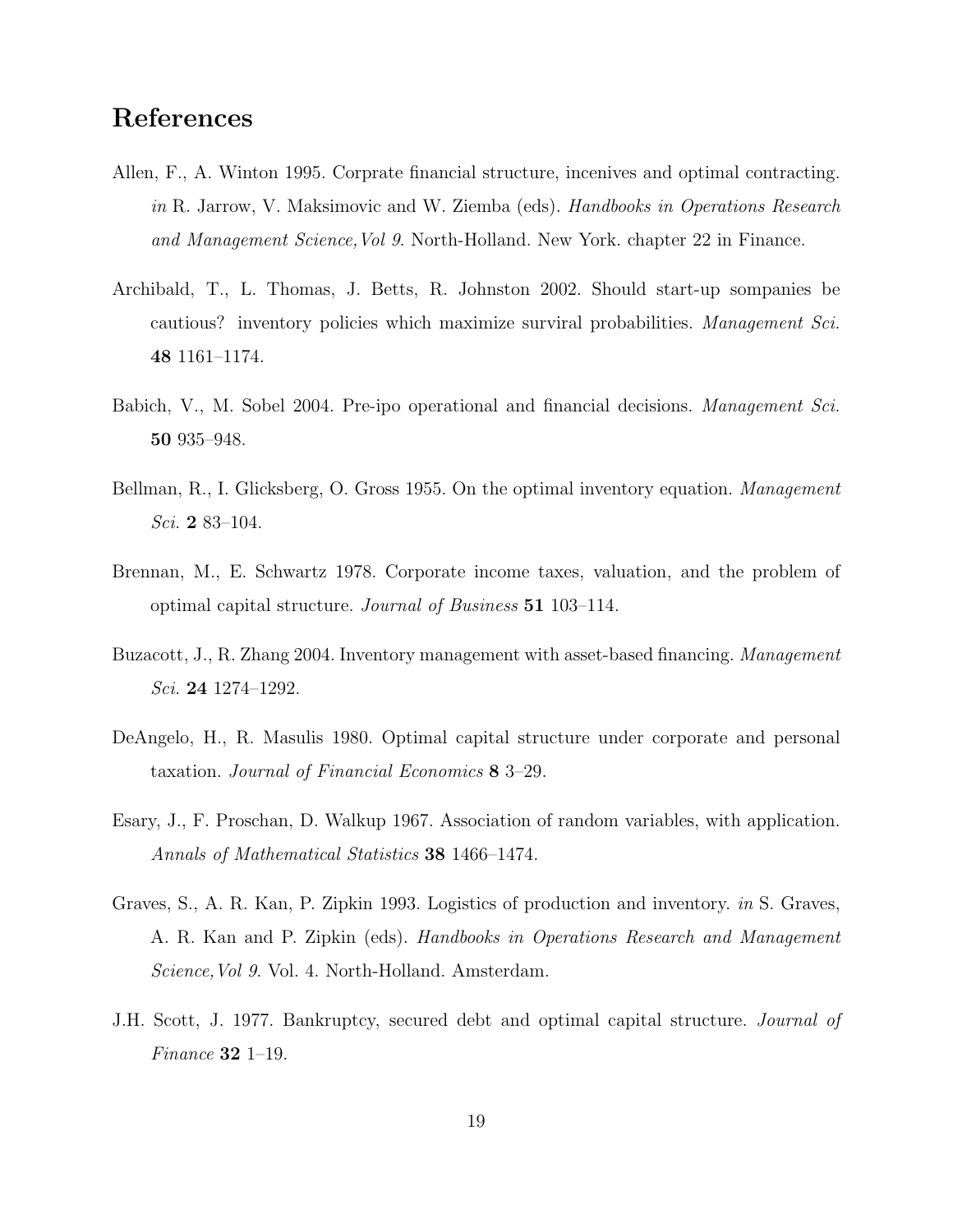- Kim, E. H. 1978. A mean-variance theory of optimal capital structure and corporate debt capacity. Journal of Finance 33 45–63.
- Kraus, A., R. Litzenberger 1973. A state preference modelof optimal financial leverage. Journal of Finance 28 911–922.
- Li, L., M. Shubik, M. Sobel 1997. Control of dividends, capital subscriptions, and physical inventories. Working paper. Yale School of Management. http://ssrn.com/abstract=690864, 1997.
- Miller, M., F. Modigliani 1961. Dividend policy, growth and the valuation of shares. J. Business 34 411–433.
- Myers, S. 1977. Determints of corporate borrowing. The Journal of Financial Economics 9 147–176.
- Phillips, G. M. 1995. Increasedd debt and industry product markets: An empirical analysis. Journal of Financial Economics 37 189–238.
- Senbet, L., J. Seward 1995. Financial distress, bankruptcy and reorganization. in R. Jarrow, V. Maksimovic and W. Ziemba (eds). Handbooks in Operations Research and Management Science. Vol. 19. North-Holland. New York. chapter 28 in Finance.
- Smith, C., J. Warner 1979. Investment banking and the capital acquisition process. *Journal* of Financial Economics 15 3–29.
- Sobel, M., J.Zhang 2003. Inventory replenishment with a financial criterion. Unpublished manuscript. Case Western Reserve University.
- Turnbull, S. 1979. Debt capacity. Journal of Finance 34 931–940.
- Xu, X., J. R. Birge 2004a. Equity valuation, production, and financial planning: A stochastic programming approach. Working paper. Northwestern University.